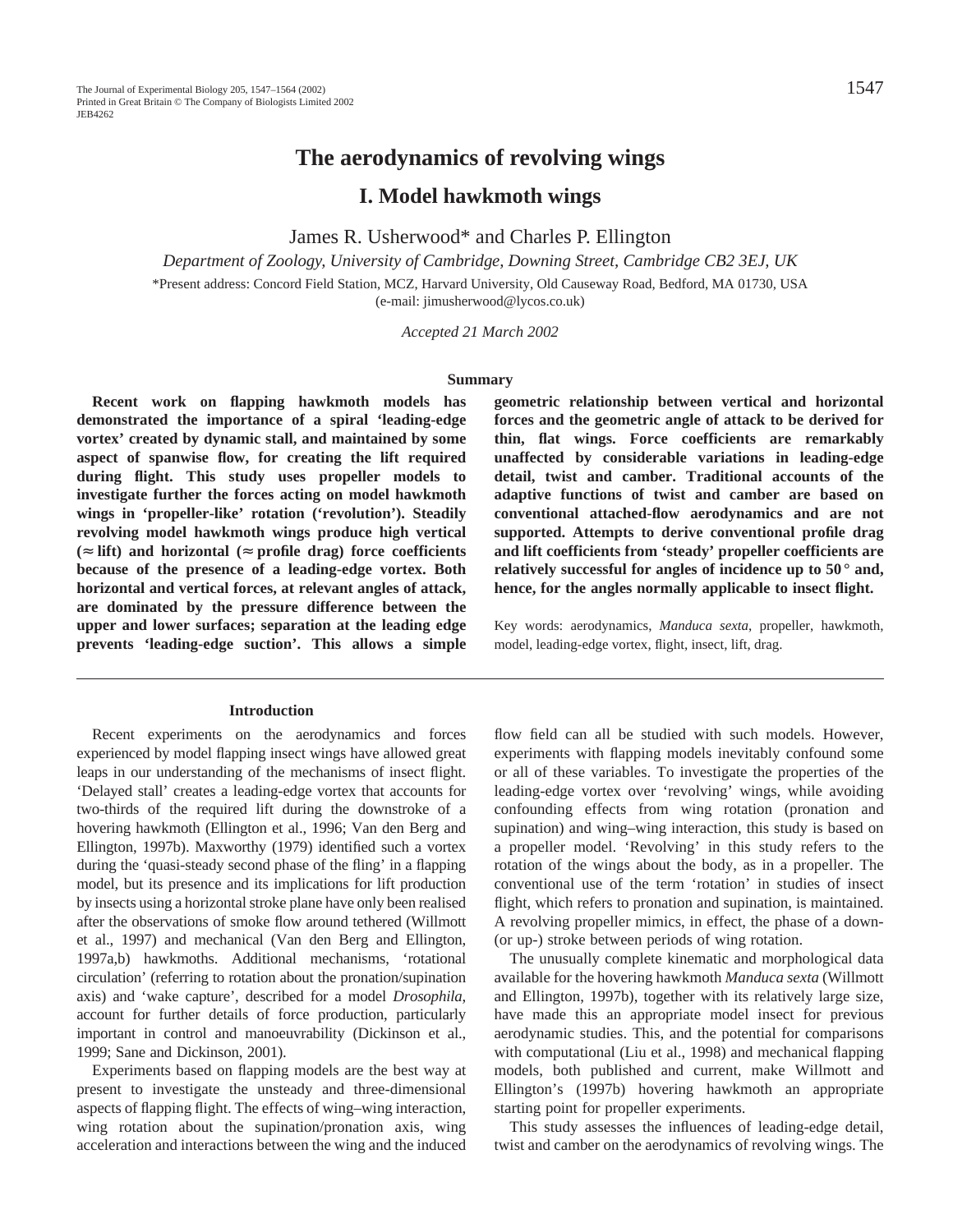similarities between the leading-edge vortex over flapping wings and those found over swept and delta wings operating at high angles of incidence (Van den Berg and Ellington, 1997b) suggest that the detail of the leading edge may be of interest (Lowson and Riley, 1995): the sharpness of the leading edge of delta wings is critical in determining the relationship between force coefficients and angle of attack. Protuberances from the leading edge are used on swept-wing aircraft to delay or control the formation of leading-edge vortices (see Ashill et al., 1995; Barnard and Philpott, 1995). Similar protuberances at a variety of scales exist on biological wings, from the fine sawtooth leading-edge of dragonfly wings (Hertel, 1966) to the adapted digits of birds (the alula), bats (thumbs) and some, but not all, sea-turtles and pterosaurs. The effect of a highly disrupted leading edge is tested using a 'sawtooth' variation on the basic hawkmoth planform.

Willmott and Ellington (1997b) observed wing twists of 24.5 $\degree$  (downstroke) to 19 $\degree$  (upstroke) in the hovering hawkmoth F1, creating higher angles of attack at the base than at the tip for both up- and downstroke. Such twists are typical for a variety of flapping insects (e.g. Jensen, 1956; Norberg, 1972; Weis-Fogh, 1973; Wootton, 1981; Ellington, 1984c), but

this is not always the case (Vogel, 1967a; Nachtigall, 1979). The hawkmoth wings were also seen to be mildly cambered, agreeing with observations for a variety of insects; see, for instance, photographs by Dalton (1977) or Brackenbury (1995). Both these features of insect wings have been assumed to provide aerodynamic benefits (e.g. Ellington, 1984c) and have been shown to be created by largely passive, but intricate, mechanical deflections (Wootton, 1981, 1991, 1992, 1993, 1995; Ennos, 1988).

Previous studies of the effects of camber have had mixed results. Camber on conventional aircraft wings increases the maximum lift coefficients and normally improves the lift-todrag ratio. This is also found to be true for locust (Jensen, 1956), *Drosophila* (Vogel, 1967b) and bumblebee (Dudley and Ellington, 1990b) wings. However, the effects of camber on unsteady wing performance appear to be negligible (Dickinson and Götz, 1993).

The propeller rig described here enables the aerodynamic consequences of leading-edge vortices to be studied. It also allows the importance of various wing features, previously described by analogy with conventional aerofoil or propeller theory, to be investigated.





Fig. 1. Propeller body (A) and plan and side views (B) of the complete 'see-saw' propeller rig. Roman numerals identify parts of the propeller body. i, sting for attachment to wings; ii, propeller head; iii, smoke chamber (smoke in this chamber feeds into the hollow shaft and up to the propeller head); iv, cut-away section showing torque strain gauges (electrical connections run down the hollow axle); v, strain gauge bridge supply and first-stage amplification by electronics rotating with axle; vi, electrical contacts on multi-wiper slip-rings carrying power and strain gauge signal; vii, gearbox; viii, motor; ix, tachometer.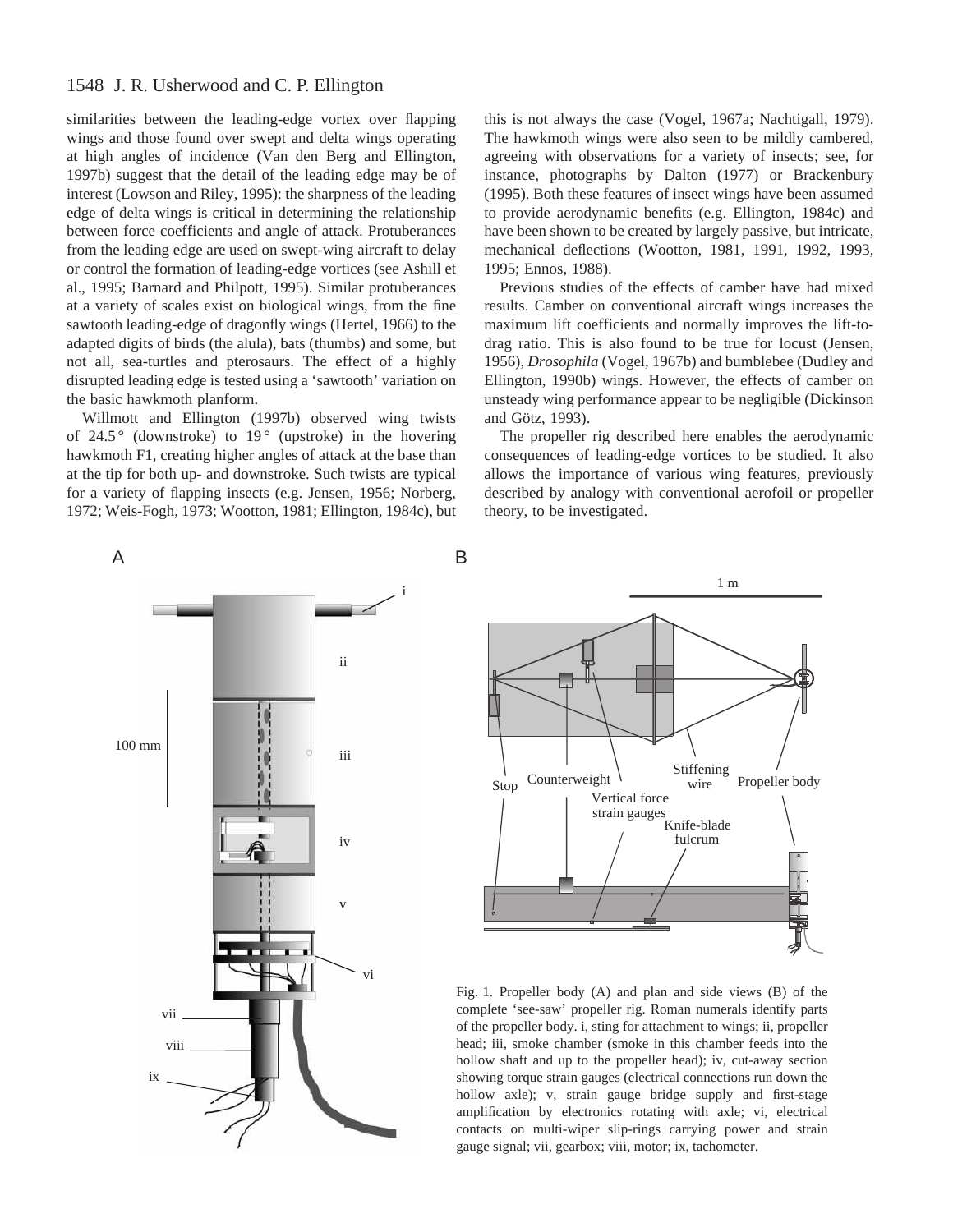#### **Materials and methods**

#### *The experimental propeller*

A two-winged propeller (Fig. 1) was designed and built to enable both the quantitative measurement of forces and the qualitative observation of the flows experienced by propeller blades (or 'wings') as they revolve.

The shaft of the propeller was attached *via* a 64:1 spur gearbox to a 12 V Escap direct-current motor/tachometer driven by a servo with tachometer feedback. The input voltage was ramped up over 0.8 s; this was a compromise between applying excessive initial forces (which may damage the torque strain gauges and which set off unwanted mechanical vibrations) and achieving a steady angular velocity as quickly as possible (over an angle of 28 °). The voltage across the tachometer was sampled together with the force signals (see below) at 50 Hz. Angular velocity during the experiments was determined from the tachometer signal, so any small deviations in motor speed (e.g. due to higher torques at higher angles of attack) were accounted for.

The mean Reynolds number (*Re*) for a flapping wing is a somewhat arbitrary definition (e.g. Ellington, 1984f; Van den Berg and Ellington, 1997a), but it appears unlikely that the hovering hawkmoths of Willmott and Ellington (1997a–c) were operating anywhere near a critical value: both larger and smaller insects can hover in a fundamentally similar way; wing stroke amplitude, angle of attack and stroke plane are consistent for the wide range of insects that undertake 'normal hovering' (Weis-Fogh, 1973; Ellington, 1984c). Because of



Fig. 2. Standard (A) and 'sawtooth' (B) hawkmoth planforms. long.

this, and the benefits in accuracy when using larger forces, a fairly high rotational frequency  $(0.192 \text{ Hz})$  was chosen. Following the conventions of Ellington (1984f), this produces an *Re* of 8071. While this is a little higher than that derived from the data of Willmott and Ellington (1997b) for F1 (*Re*=7300), the hawkmoth selected below for a 'standard' wing design, it is certainly within the range of hovering hawkmoths.

### *Wing design*

The wings were constructed from  $500 \text{ mm} \times 500 \text{ mm} \times$ 2.75 mm sheets of black plastic 'Fly-weight' envelope stiffener. This material consists of two parallel, square, flat sheets sandwiching thin perpendicular lamellae that run between the sheets for the entire length of the square. The orientation of these lamellae results in hollow tubes of square cross section running between the upper and lower sheets from leading to trailing edge. Together, this structure and material produces relatively stiff, light, thin, strong wing models.

The standard hawkmoth wing planform was derived from a female hawkmoth 'F1' described by Willmott and Ellington (1997a,b) (Fig. 2A). F1 was selected as the most representative because its aspect ratio and radii for moments of area were closest to the average values found from previous studies (Ellington, 1984b; Willmott and Ellington, 1997b). The wing was connected to the sting on the propeller head by a 2.4 mm diameter steel rod running down a 20 mm groove cut in the ventral surface of the wing. The groove was covered in tape, resulting in an almost flat surface barely protruding from the wing material. The rod also defined the angle of attack of the wing as it was gripped by grub-screws at the sting and bent at right angles within the wing to run internally down one of the 'tubes' formed by the lamellae. A representative zero geometric angle of attack  $\alpha$  was set by ensuring that the base chord of each wing was horizontal. The rotation of each sting (about the pronation/supination axis) could be set independently in increments of  $5^\circ$  using a 72-tooth cog-andpallet arrangement. The leading and trailing edges of the wings were taped, producing bluff edges less than 3 mm thick. The wing thickness was less than 1.6 % of the mean chord.

#### *Leading-edge range*

Three variations on the standard, flat, hawkmoth wing model were constructed. 'Sharp' leading edges were produced by sticking a 10 mm border of 0.13 mm brass shim to the upper surface of the leading edge of standard hawkmoth wing models which had had 10 mm taken off the leading edges. The converse of this, wings with 'thick' leading edges, was achieved by using two layers of the plastic wing material, resulting in wings of double thickness. While this confounds leading-edge thickness and wing thickness, it allowed wings to be produced that had thick leading edges without also distinct steps in the upper or lower surface. The third design was of standard thickness and had a 'sawtooth' leading edge of 45 ° pitch (Fig. 2B), with sawteeth 10 mm deep and 10 mm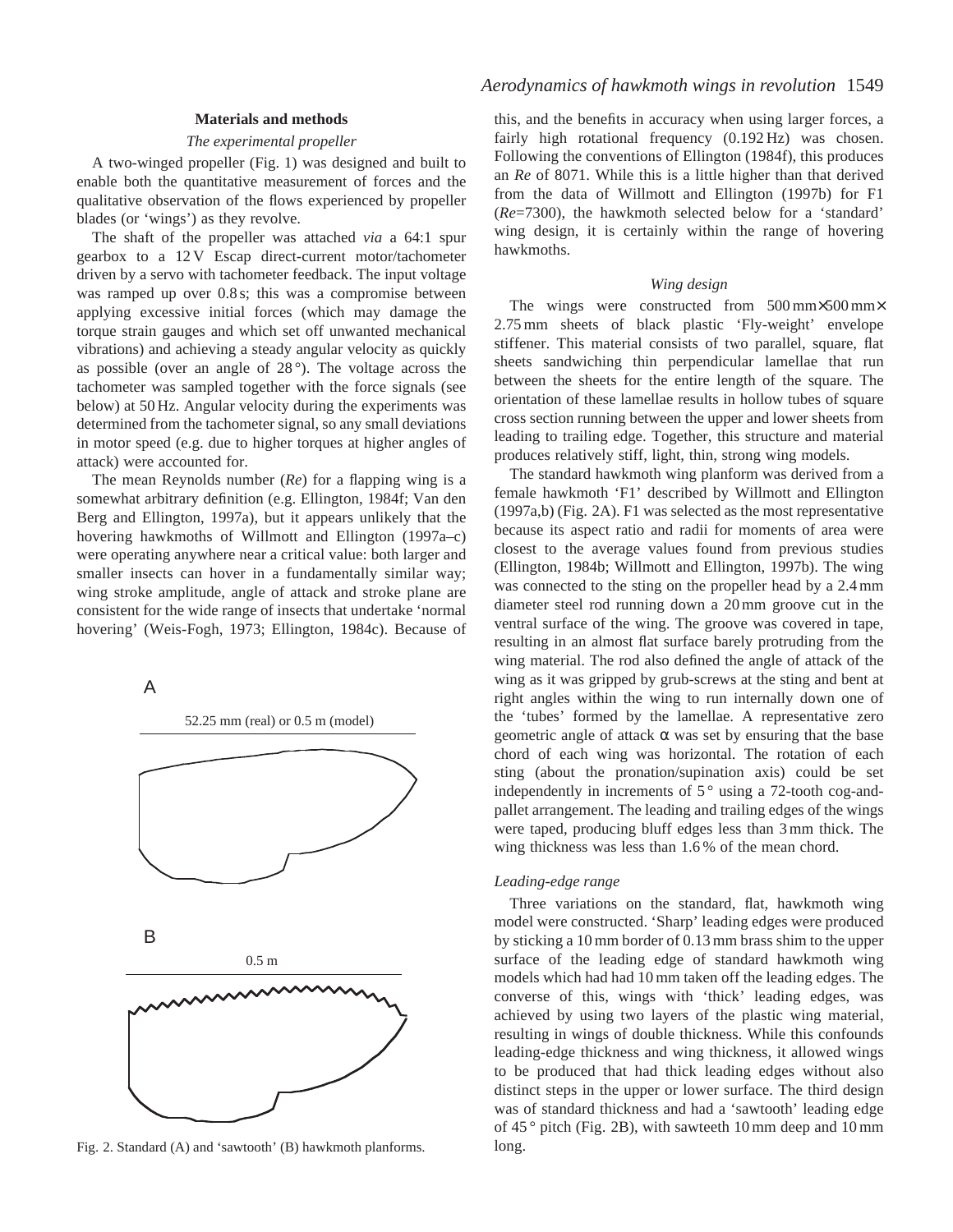### *Twist range*

Twisted wing designs were produced by introducing a second 2.4 mm diameter steel rod, which ran down the central groove, with bends at each end running perpendicularly down internal tubes at the wing base and near the tip. The two ends of the rod were out of plane, thus twisting the wing, creating a lower angle of attack at the wing tip than at the base. One wing pair had a twist of  $15^{\circ}$  between base and tip, while the second pair had a twist of 32°. No measurable camber was given to the twisted wings.

The wing material was weakened about the longitudinal axis of the wing by alternately slicing dorsal and ventral surfaces, which destroyed the torsion box construction of the internal 'tubes'. This slicing was necessary to accommodate the considerable shear experienced at the trailing and leading edges, far from the twist axis.

### *Camber range*

Standard hawkmoth wing models were heat-moulded to apply a camber. The wings were strapped to evenly curved steel sheet templates and placed in an oven at 100 °C for approximately 1 h. The wings were then allowed to cool overnight. The wings 'uncambered' to a certain extent on removal from the templates, but the radius of curvature remained fairly constant along the span, and the reported cambers for the wings were measured *in situ* on the propeller. For thin wings, camber can be described as the ratio of wing depth to chord. One wing pair had a 7 % camber over the basal half of the wing: cambers were smaller at the tip because of the narrower chord. The second wing pair had a 10 % camber over the same region. The application of camber also gave a small twist of less that  $6^{\circ}$  to the four wing models.

#### *Wing moments*

The standard wing shape used was a direct copy of the hawkmoth F1 planform except in the case of the sawtooth leading-edge design. However, the model wings do not revolve exactly about their bases: the attachment 'sting' and propeller head displace each base by 53.5 mm from the propeller axis. Since the aerodynamic forces are influenced by both the wing area and its distribution along the span, this offset must be taken into account.

Table 1 shows the relevant wing parameters for aerodynamic analyses, following Ellington's (1984b) conventions. The total wing area *S* (for two wings) can be related to the single wing length  $R$  and the aspect ratio  $AR$ :

$$
S = 4R^2/A\!R.
$$
 (1)

Aerodynamic forces and torques are proportional to the second and third moments of wing area, *S*2 and *S*3 respectively (Weis-Fogh, 1973). Non-dimensional radii,  $\hat{r}_2(S)$  and  $\hat{r}_3(S)$ , corresponding to these moments are given by:

$$
\hat{r}_2(S) = (S_2/SR^2)^{1/2} \tag{2}
$$

$$
\hat{r}_3(S) = (S_3/SR^3)^{1/3}.
$$
 (3)

|  | Table 1. Wing parameters for real and model hawkmoth wings |  |  |  |  |
|--|------------------------------------------------------------|--|--|--|--|
|  |                                                            |  |  |  |  |

|                          | Hawkmoth F1 | Model<br>hawkmoth wing<br>with offset | Model sawtooth<br>hawkmoth wing<br>with offset |
|--------------------------|-------------|---------------------------------------|------------------------------------------------|
| $R$ (mm)                 | 52.25       | 556                                   | 556                                            |
| Æ                        | 5.66        | 6.34                                  | 6.33                                           |
| $\hat{r}_2(S)$           | 0.511       | 0.547                                 | 0.547                                          |
| $\hat{r}_3(S)$           | 0.560       | 0.588                                 | 0.588                                          |
| $\overline{\phantom{a}}$ |             |                                       |                                                |

*R*, wing length; *A*, aspect ratio;  $\hat{r}_2(S)$ ,  $\hat{r}_3(S)$ , nondimensional second and third moments of area.

Non-dimensional values are useful as they allow differences in wing shape to be identified while controlling for wing size.

The accuracy of the wing-making and derivation of moments was checked after the experiments by photographing and analysing the standard 'flat' hawkmoth wing. Differences between the expected values of  $S_2$  and  $S_3$  for the model wings and those observed after production were less than 1 %.

#### *Smoke observations*

Smoke visualisation was performed independently from force measurements. Vaporised Ondina EL oil (Shell, UK) from a laboratory-built smoke generator was fed into a chamber of the propeller body and from there into the hollow shaft. This provided a supply of smoke at the propeller head, even during continuous revolution. Smoke was then delivered from the propeller head to the groove in the ventral surface of the wing by 4.25 mm diameter Portex tubing. A slight pressure from the smoke generator forced smoke to disperse down the groove, down the internal wing 'tubes' and out of the leading and trailing edges of the wing wherever the tape had been removed. Observations were made directly or *via* a video camera mounted directly above the propeller. Photographs were taken using a Nikon DS-560 digital camera with 50 mm lens. Lighting was provided by 1 kW Arri and 2.5 kW Castor spotlights. A range of rotational speeds was used: the basic flow properties were the same for all speeds, but a compromise speed was necessary. At high speeds, the smoke spread too thinly to photograph, while at low speeds the smoke jetted clear of the boundary layer and so failed to label any vortices near the wing. A wing rotation frequency of 0.1 Hz was used for the photographs presented here.

### *Force measurements*

### *Measurement of vertical force*

The propeller body was clamped to a steel beam by a brass sleeve. The beam projected horizontally, perpendicular to the propeller axis, over a steel base-plate (Fig. 1B). The beam (1.4 m long, 105 mm deep and 5 mm wide) rested on a knifeblade fulcrum, which sat in a grooved steel block mounted on the base-plate. Fine adjustment of the balance using a counterweight allowed the beam to rest gently on a steel shim cantilever with foil strain gauges mounted on the upper and lower surfaces. The shim was taped firmly to the beam and

and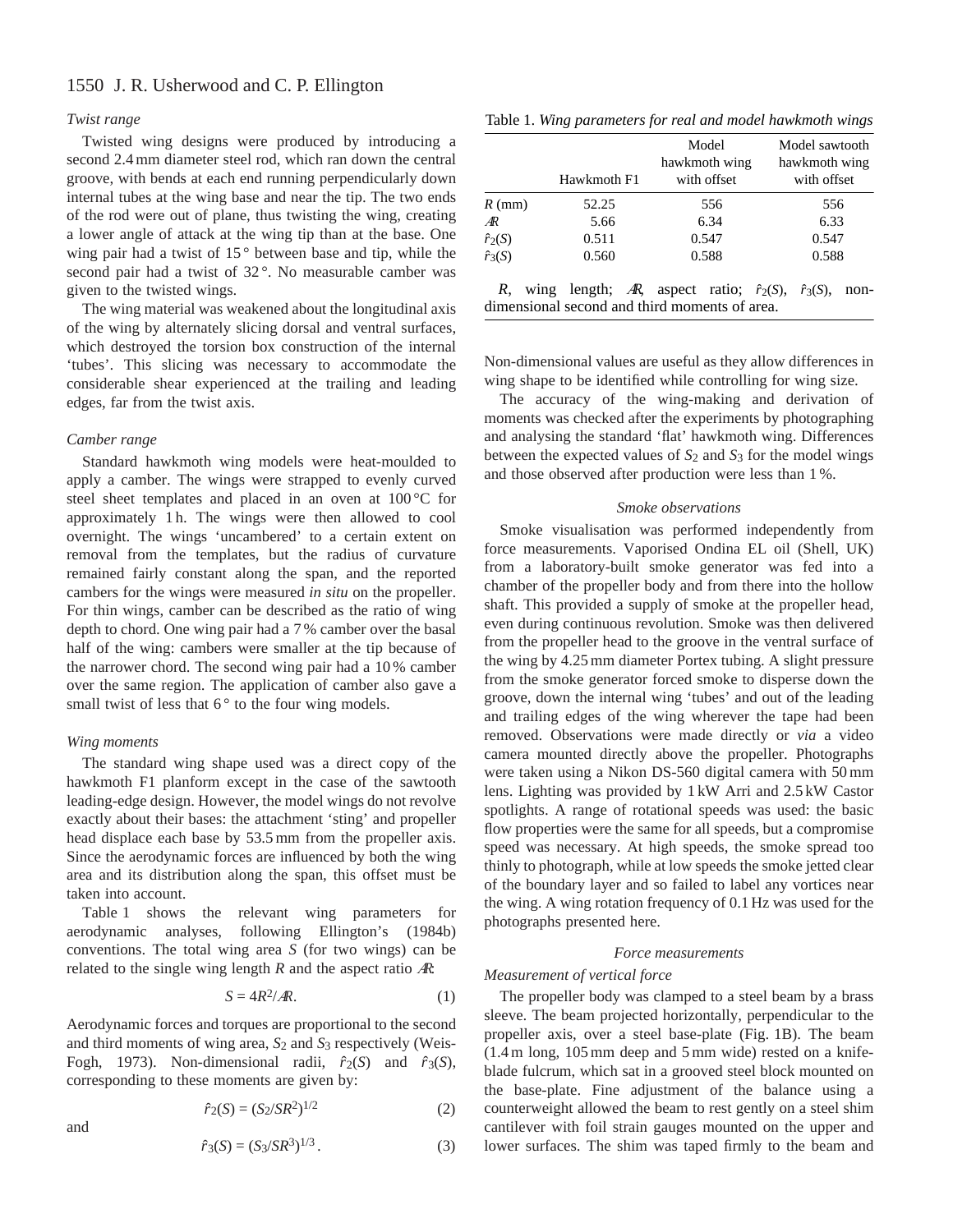deflected in response to vertical forces acting on the propeller on the other side of the fulcrum because of the 'see-saw' configuration. The strain gauges were protected from excessive deflection by a mechanical stop at the end of the beam. Signals from these 'vertical force' strain gauges were amplified and fed into a Macintosh Quadra 650 using LabVIEW to sample at 50 Hz. The signal was calibrated using a 5 g mass placed at the base of the propeller, directly in line with the propeller axis. No hysteresis between application and removal of the mass was observed, and five calibration measurements were made before and after each experiment. The mean coefficient of variation for each group of five measurements was less than 2 %, and there was never a significant change between calibrations before and after each experiment.

The upper edge of the steel beam was sharpened underneath the area swept by the propeller wings to minimise aerodynamic interference. The beam was also stiffened by a diamond structure of cables, separated by a 10 mm diameter aluminium tube sited directly over the fulcrum.

### *Measurement of torque*

The torque *Q* required to drive the wings was measured *via* a pair of strain gauges mounted on a shim connected to the axle of the propeller (Fig. 1, iv). The signal from these strain gauges was pre-amplified with revolving electronics, also attached to the shaft, before passing through electrical slip-rings (through which the power supply also passed) machined from circuit board. The signal was then amplified again before being passed to the computer, as with the vertical force signal.

The torque signal was calibrated by applying a known torque: a 5 g mass hung freely from a fine cotton thread, which passed over a pulley and wrapped around the propeller head. This produced a 49.1 mN force at a distance of 44 mm from the centre of the axle and resulted in a calibration torque of 2.16 mN m. This procedure was extremely repeatable and showed no significant differences throughout the experiments. Five calibration readings were recorded before and after each experiment. The mean coefficient of variation for each group of five measurements was less than 6 %.

Torques due to friction in the bearings above the strain gauges and to aerodynamic drag other than that caused by the wings were measured by running the propeller without wings. This torque was subtracted from the measurements with wings, giving the torque due to the wing drag only. It is likely, however, that this assessment of non-aerodynamic torque is near the limit of the force transducers, and is somewhat inaccurate, because the aerodynamic drag measured for wings at zero angle of incidence was apparently slightly less than zero.

#### *Experimental protocol*

Each wing type was tested twice for a full range of angles of attack from  $-20$  to  $+95^\circ$  with 5° increments and three times using an abbreviated test, covering from  $-20^\circ$  to  $+100^\circ$  in 20 $^\circ$ increments. Four runs were recorded at each angle of attack, consisting of approximately 10 s before the motor was turned



Fig. 3. Typical voltage signals for a single run at high angle of attack  $\alpha$  (A) and response of the vertical force transducer to the addition, and then removal, of 5, 10 and 20 g before (B) and after (C) filtering. In A, the top (green) line shows the tachometer trace, the middle (blue) line the torque signal and the bottom (red) line the vertical force signal. The wings were started after 10 s. Vertical dotted lines identify five oscillations due to the lightly damped 'mass-spring' system (i) inherent in the vertical transducer design, and one cycle due to a mass imbalance of the wings (ii) during a complete revolution.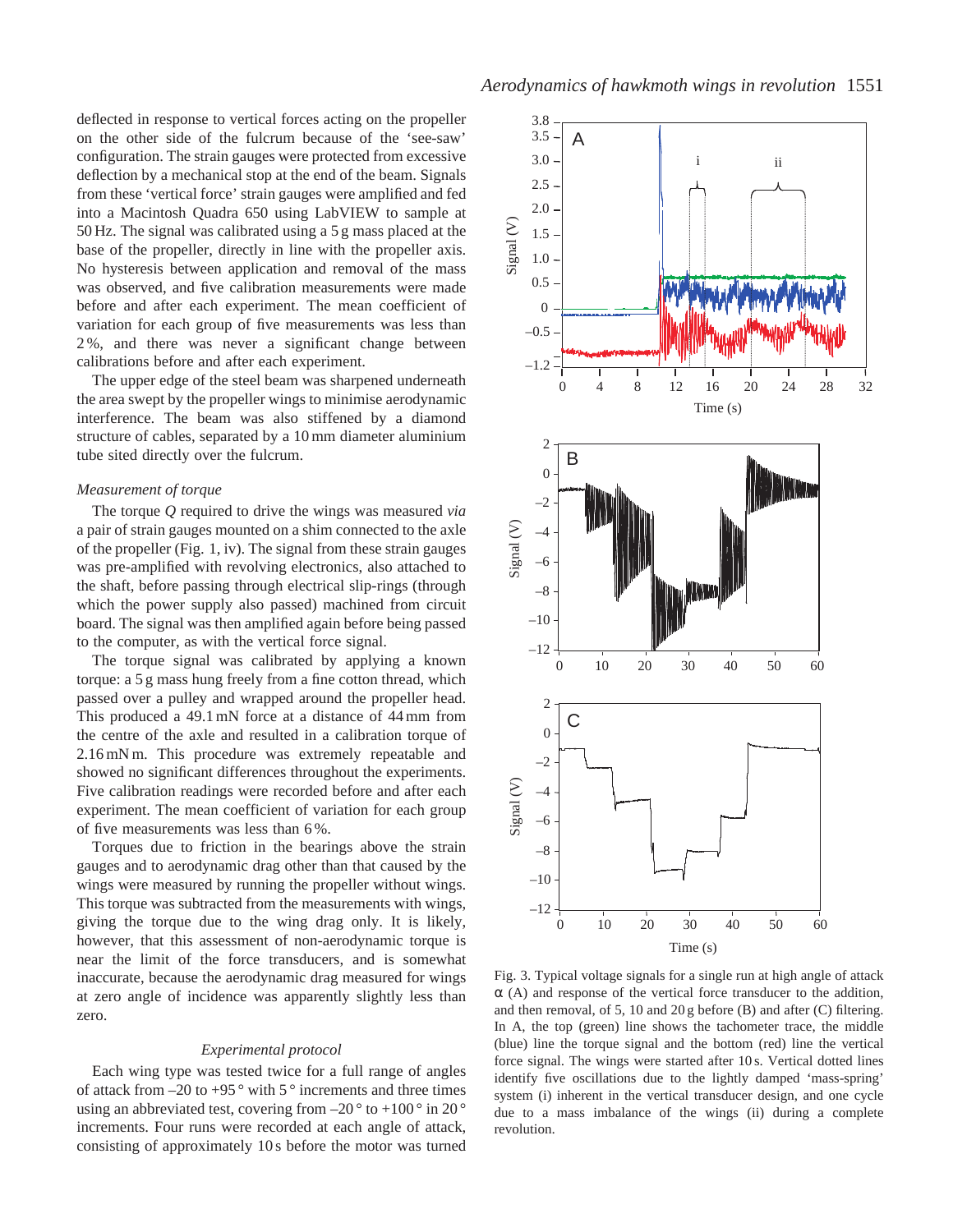on followed by 20 s after the propeller had started. The starting head positions for these four runs were incremented by  $90^{\circ}$ , and pairs of runs started at opposite positions were averaged to cancel any imbalance in the wings. Overall, –20, 0, 20, 40, 60 and 80 $^{\circ}$  had 10 independent samples each, 100 $^{\circ}$  had six, and all the other angles of attack had four.

### *Data processing*

Once collected, the data were transferred to a 400 MHz Pentium II PC and analysed in LabVIEW. Fig. 3A shows a typical trace for a single run. The top (green) trace shows the tachometer signal, with the wing stationary for the first 10 s. The middle (blue) trace shows the torque signal: a very large transient is produced as the torque overcomes the inertia of the wings, and the signal then settles down. The bottom (red) trace shows the vertical force signal.

The rise in the tachometer signal was used to identify the start of wing movement. Zero values for the force signals were defined as the means before the wings started moving; from then on, signal values were taken relative to

their zero values.

### *Filtering*

Force and torque signals were low-passfiltered at 6 Hz using a finite impulse response filter. Large-amplitude oscillations persisted in the vertical force signal. These are due to the massive propeller and beam resting on the vertical force strain gauge shim, thus producing a lightly damped mass-spring system. A simple physical argument allows this oscillation to be removed effectively. A moving average, taken over the period of oscillation, consists only of the aerodynamic force and the damping force: mean inertial and spring forces are zero over a cycle. When the damping force is negligible, this method will yield the mean aerodynamic force with a temporal resolution of the order of the oscillation period. This simple 'boxcar' filtering technique was tested on a signal created by the addition and removal of a range of masses to the propeller head (Fig. 3B). The removal of the oscillation from the signal was highly effective (Fig. 3C), and the full change in signal was observed after a single oscillation period (0.32 s) had passed. This 'step' change corresponded to the static calibration of the vertical strain gauge, confirming that the damping force was indeed negligible. The longer-period oscillation visible in the vertical force signal trace (Fig. 3A) is due to a slight difference in mass between the wings. The effect of this imbalance is cancelled by averaging runs started in opposite positions.

A similar filtering technique was used on the torque signal. Unlike the vertical force signal, however, several modes of vibration were observed. A large filter window size (1.28 s) was needed to remove the dominant mode, but resulted in a poorer temporal resolution (equivalent to approximately a quarter-revolution).

### *Pooling the data into 'early' and 'steady' classes*

The filtered data for each angle of attack was pooled into 'early' or 'steady' classes. 'Early' results were averaged force coefficients relating to the first half-revolution of the propeller, between 60 and  $120^{\circ}$  from the start of revolution, 1.5–3.1 chord-lengths of travel of the middle of the wing. This excluded the initial transients and ensured that the large filter window for the torque signal did not include any data beyond 180 °. *A priori* assumptions were not made about the time course for development of the propeller wake, so force results from between 180 and 450 $\degree$  from the start of revolution were averaged and form the 'steady' class. The large angle over which 'steady' results were averaged and the relative constancy of the signal for many revolutions (Fig. 4) suggest



Fig. 4. Averaged horizontal *C*h (A) and vertical *C*v (B) force coefficients plotted against angle of revolution for standard hawkmoth wings over the 'abbreviated' range of angle of attack α. Underlying grey panels show the averaging period for 'early' (narrower panel) and 'steady' (broader) pools.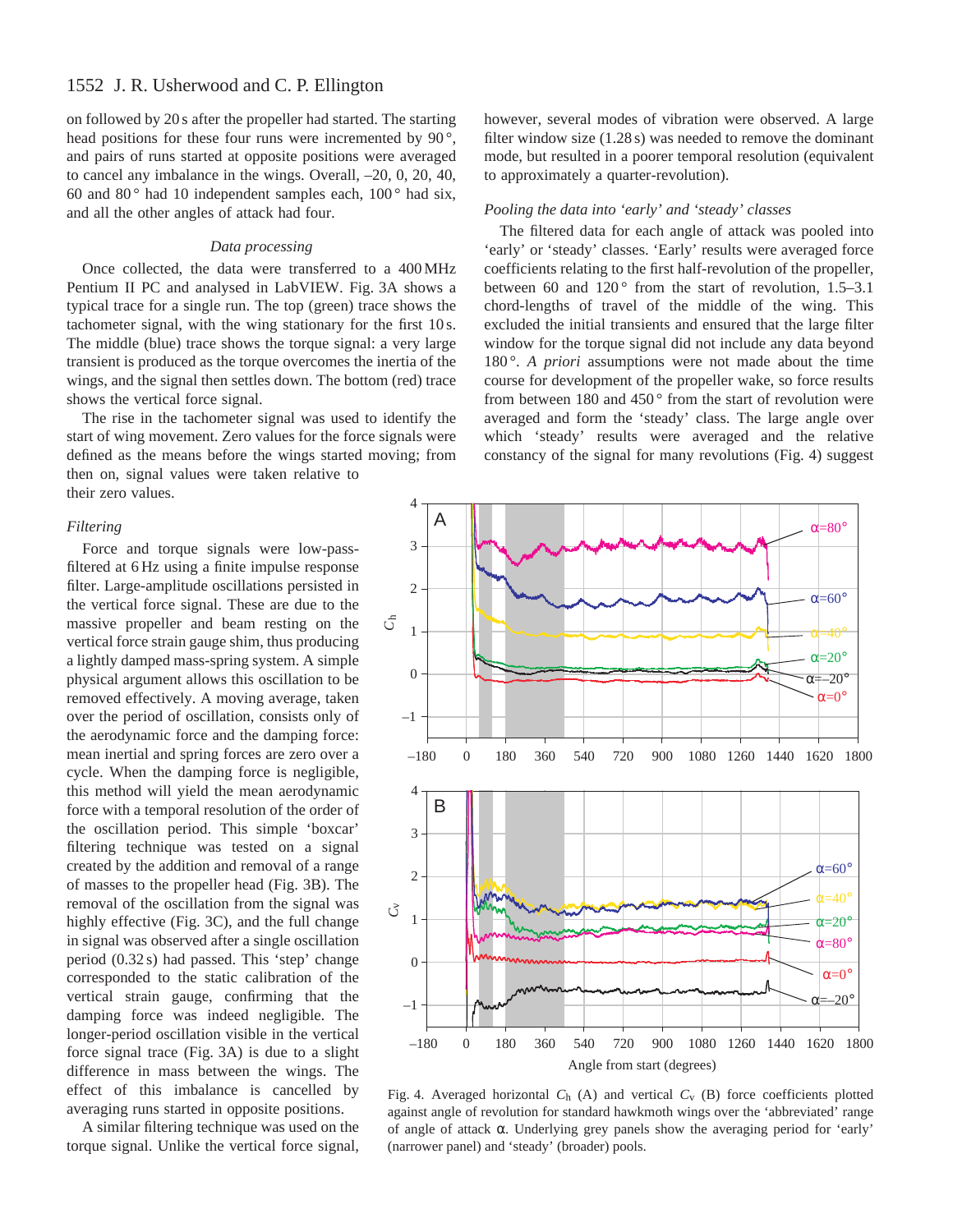that the 'steady' results are close to those that would be found for propellers that have achieved steady-state revolution, with a fully developed wake. However, it should be noted that brief high (or low), dynamic and biologically significant forces, particularly during very early stages of revolution, are not identifiable with the 'early' pooling technique.

### *Coefficients*

### *Conversion into 'propeller coefficients'*

Calibrations before and after each experiment were pooled and used to convert the respective voltages to vertical forces (N) and torques (N m). 'Propeller coefficients' analogous to the familiar lift and drag coefficients will be used for a dimensionless expression of vertical and horizontal forces *F*v and *F*h, respectively: lift and drag coefficients are not used directly because they must be related to the direction of the oncoming air (see below).

The vertical force on an object, equivalent to lift if the incident air is stationary is given by:

$$
F_{\rm v} = \frac{\rho}{2} \, C_{\rm v} S V^2 \,, \tag{4}
$$

where  $\rho$  is the density of air (taken to be  $1.2 \text{ kg m}^{-3}$ ),  $C_v$  is the vertical force coefficient, *S* is the area of both wings and *V* is the velocity of the object. A pair of revolving wings may be considered as consisting of many objects, or 'elements'. Each element, at a position *r* from the wing base, with width d*r* and chord  $c_r$ , has an area  $c_r dr$  and a velocity  $U$  given by:

$$
U = \Omega r, \tag{5}
$$

where  $\Omega$  is the angular velocity (in rad s<sup>-1</sup>) of the revolving wings.

The 'mean coefficients' method of blade-element analysis (first applied to flapping flight by Osborne, 1951) supposes that a single mean coefficient can represent the forces on revolving and flapping wings. So, the form of equation 4 appropriate for revolving wings is:

$$
F_{\rm v} = 2 \frac{\rho}{2} C_{\rm v} \sum_{r=0}^{r=R} c_{\rm r} dr (\Omega r)^2.
$$
 (6)

The initial factor of 2 is to account for both wings.  $\Omega$  is a constant for each wing element, and so equation can be written:

$$
F_{\rm v} = \frac{\rho}{2} \,\Omega^2 C_{\rm v} \left( 2 \sum_{r=0}^{r=R} c_{\rm r} r^2 \mathrm{d}r \right). \tag{7}
$$

The term in parentheses is a purely morphological parameter, the second moment of area *S*2 of both wings (see Ellington, 1984b). From these expressions, the mean vertical force coefficient *C*v can be derived:

$$
C_{\rm v} = \frac{2F_{\rm v}}{\rho S_2 \Omega^2} \ . \tag{8}
$$

The mean horizontal force coefficient *C*h can be determined in a similar manner. The horizontal forces (equivalent to drag if the relative air motion is horizontal) for each wing element act about a moment arm of length *r* measured from the wing base and combine to produce a torque *Q*. Thus, the equivalent of equation 7 uses a cubed term for *r*:

$$
Q = \frac{\rho}{2} \Omega^2 C_{\rm h} \left( 2 \sum_{r=0}^{r=R} c_{\rm r} r^3 \mathrm{d}r \right). \tag{9}
$$

In this case the term in parentheses is the third moment of wing area *S*3 for both wings. The mean horizontal force coefficient *C*h is given by:

$$
C_{\rm h} = \frac{2Q}{\rho S_3 \Omega^2} \,. \tag{10}
$$

Coefficients derived from these propeller experiments, in which the wings revolve instead of translate in the usual rectilinear motion, are termed 'propeller coefficients'.

#### *Conversion into conventional profile drag and lift coefficients*

If the motion of air about the propeller wings can be calculated, then the steady propeller coefficients can be converted into conventional coefficients for profile drag  $C_{\text{D,pro}}$ and lift *C*L. The propeller coefficients for 'early' conditions provide a useful comparison for the results of these conversions; the induced downwash of the propeller wake has hardly begun, so C<sub>D,pro</sub> and C<sub>L</sub> approximate C<sub>h,early</sub> and *C*v,early. However, wings in 'early' revolution do not experience completely still air; some downwash is produced even without the vorticity of the fully developed wake. Despite this, *C*h,early and *C*v,early provide the best direct (though under-) estimates of *C*<sub>D,pro</sub> and lift *C*<sub>L</sub> for wings in revolution.

Consider the wing-element shown in Fig. 5, which shows the forces (where the prime denotes forces per unit span) acting on a wing element in the two frames of reference. A downwash



Fig. 5. Flow and force vectors relating to a wing element. *U*, velocity of wing element; *U*r, relative velocity of air at a wing element; *w*0, vertical component of induced downwash velocity; α, geometric angle of attack;  $\alpha_r$ , effective angle of attack;  $\varepsilon$ , downwash angle;  $F_h'$ and *F*v′, orthogonal horizontal and vertical forces; *F*R′, single resultant force; *L'* and  $D_{\text{pro}}'$ , orthogonal lift and profile drag forces.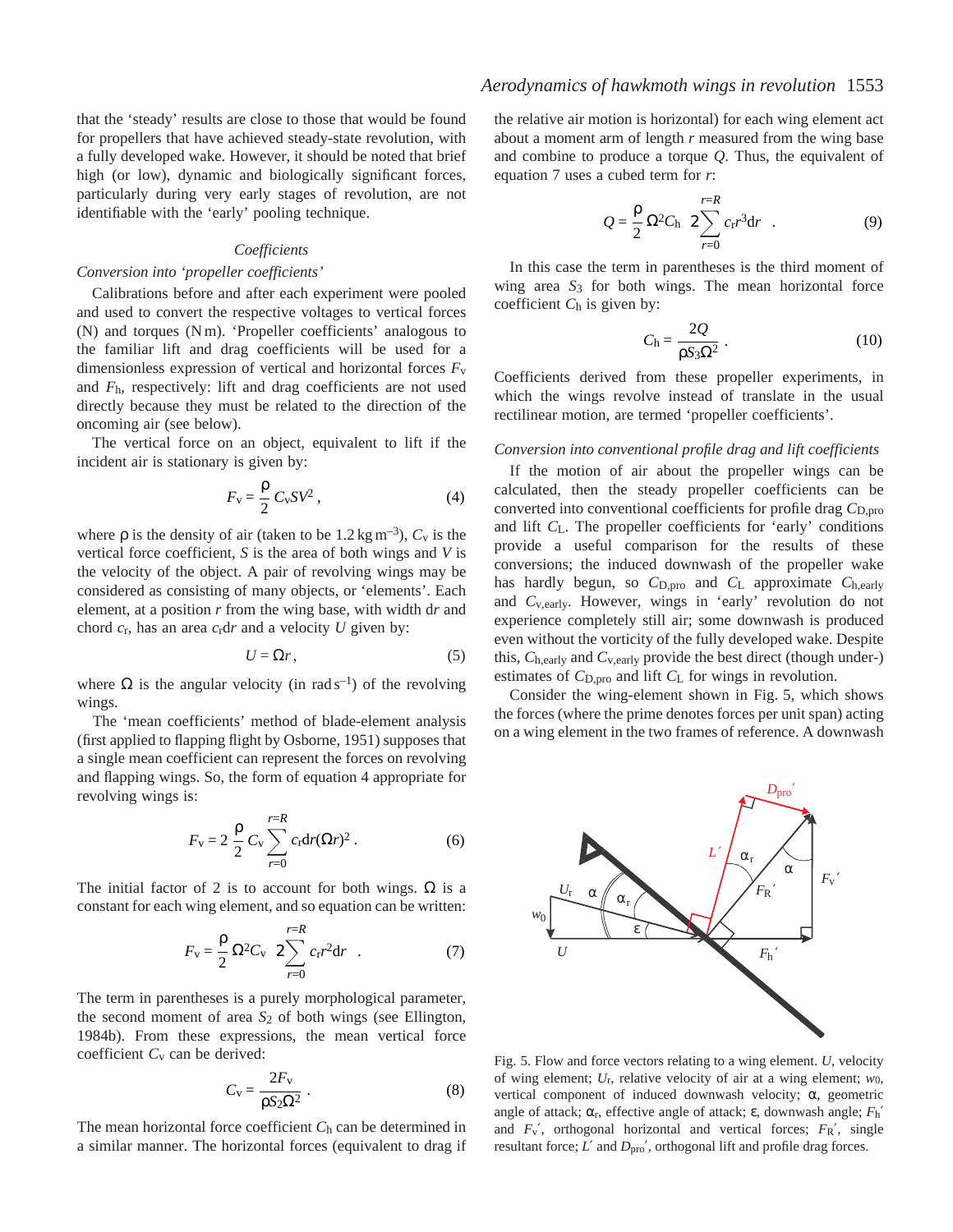air velocity results in a rotation of the 'lift/profile drag' from the 'vertical/horizontal' frame of reference by the downwash angle ε. In the 'lift/profile drag' frame of reference, a component of profile drag acts downwards. Also, a component of lift acts against the direction of motion; this is conventionally termed 'induced drag'. A second aspect of the downwash is that it alters the appropriate velocities for determining coefficients; *C*h and *C*v relate to the wing speed *U*, whereas  $C_{D, pro}$  and  $C_L$  relate to the local air speed  $U_T$ .

If a 'triangular' downwash distribution is assumed, with local vertical downwash velocity  $w_0$  proportional to spanwise position along the wing *r* (which is reasonable, and the analysis is not very sensitive to the exact distribution of downwash velocity; see Stepniewski and Keys, 1984), then there is a constant downwash angle ε for every wing chord. Analysis of induced downwash velocities by conservation of momentum, following the 'Rankine–Froude' approach, results in a mean vertical downwash velocity  $\overline{w_0}$  given by:

$$
\overline{w_0} = k_{\text{ind}} \sqrt{\frac{F_v}{2\rho \pi R^2}} \,, \tag{11}
$$

where *k*ind is a correction factor accounting for non-uniform (both spatially and temporally) downwash distributions. *k*ind=1.2 is used in this study (following Ellington, 1984e) but, again, the exact value is not critical. The local induced downwash velocity, given the triangular downwash distribution and maintaining the conservation of momentum, is given by (Stepniewski and Keys, 1984):

$$
w_0 = \frac{\overline{w_0}r\sqrt{2}}{R},
$$
 (12)

and so the value of  $w_0$  appropriate for the wing tip is  $\overline{w_0}$ <sup> $\sqrt{2}$ </sup>. Given that the wing velocity at the tip is  $\Omega R$ , the downwash angle ε is given by:

$$
\varepsilon = \tan^{-1} \left( \frac{\overline{w_0} \sqrt{2}}{\Omega R} \right). \tag{13}
$$

If small angles are assumed, then the approximations

$$
C_{\text{D,pro}} \approx C_{\text{h}} \cos \varepsilon \tag{14}
$$

and

and

and

From these:

$$
C_{\rm L} \approx C_{\rm v} \cos \epsilon \tag{15}
$$

may be used. However, these approximations can be avoided: it is clear from Fig. 5 that the forces can be related by:

$$
F_{\rm h}^{\prime} = L^{\prime} \sin \varepsilon + D_{\rm pro}^{\prime} \cos \varepsilon \tag{16}
$$

$$
F_v' = L' \cos \varepsilon - D_{\text{pro}}' \sin \varepsilon. \tag{17}
$$

$$
D_{\rm pro'} = F_{\rm h}^{\prime} \cos \varepsilon - F_{\rm v}^{\prime} \sin \varepsilon \tag{18}
$$

$$
L' = F_v' \cos \varepsilon + F_h' \sin \varepsilon. \tag{19}
$$

The appropriate air velocities for profile drag and lift coefficients may be described conveniently as proportions of the wing velocity. In simple propeller theories, a vertical

downwash is assumed, and the local air velocity *U*r at each element, as a proportion of the velocity of the wing element *U*, is given by:

$$
\frac{U_{\rm r}}{U} = \frac{1}{\cos \varepsilon} \ . \tag{20}
$$

More sophisticated propeller theories postulate that the induced velocity is perpendicular to the relative air velocity *U*r because that is the direction of the lift force and, hence, the direction of momentum given to the air. A 'swirl' is therefore imparted to the wake by the horizontal component of the inclined induced velocity. Estimating the induced velocity,  $\varepsilon$ and *U*r, then becomes an iterative process because they are all coupled, but for small values of ε we can use the approximate relationship:

$$
\frac{U_{\rm r}}{U} \approx \cos \epsilon \,,\tag{21}
$$

i.e. the relative velocity is slightly smaller than *U*, whereas the assumption of a vertical downwash makes it larger than *U*. Thus, the ratio of wing-element velocity to local air velocity may be estimated from the downwash angle, ε, in two ways, given by equations 11 and 13.

Given the rotation of the frames of reference described in equations 18 and 19, and the change in relevant velocities discussed for equations 20 and 21, profile drag and lift coefficients can be derived from 'steady' propeller coefficients:

$$
C_{\text{D,pro}} = (C_{\text{h,steady}} \cos \varepsilon - C_{\text{v,steady}} \sin \varepsilon) \left(\frac{U}{U_{\text{r}}}\right)^2 \tag{22}
$$

and

$$
C_{\rm L} = (C_{\rm v, steady} \cos \varepsilon + C_{\rm h, steady} \sin \varepsilon) \left(\frac{U}{U_{\rm r}}\right)^2. \tag{23}
$$

### *Display of results*

### *Angle of incidence*

The definition of a single geometric angle of attack  $\alpha$  is clearly arbitrary for cambered and twisted wings, so angles were determined with respect to a zero-lift angle of attack  $\alpha_0$ . This was found from the *x*-intercept of a regression of 'early' *C*<sub>v</sub> data (*C*<sub>v,early</sub>) against a range of α from –20<sup>°</sup> to +20<sup>°</sup>. The resulting angles of incidence,  $\alpha' = \alpha - \alpha_0$ , were thus not predetermined; the experimental values were not the same for each wing type, although the increment between each  $\alpha'$  within a wing type is still  $5^\circ$ . The use of angle of incidence allows comparison between different wing shapes without any bias introduced by an arbitrary definition of geometric angle of attack.

### *Determination of significance of differences*

Because the zero-lift angle differs slightly for each wing type, the types cannot be compared directly at a constant angle of incidence. Instead, it is useful to plot the relationships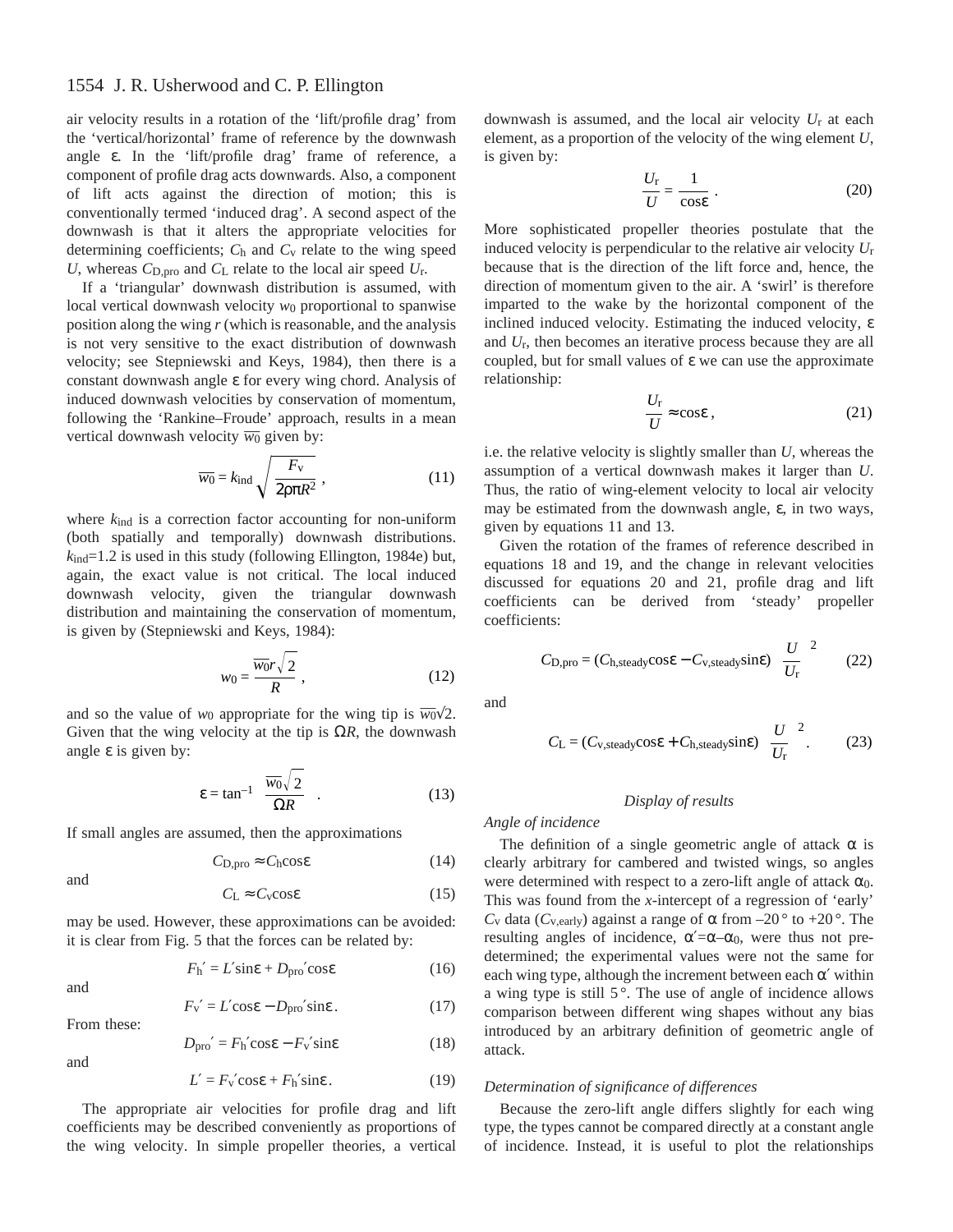between force coefficients and angles with a line width of  $\pm$ one mean standard error (S.E.M.): this allows plots to be distinguished and, at these sample sizes (and assuming parametric conditions are approached), the lines may be considered significantly different if (approximately) a double line thickness would not cause overlap between lines. The problems of sampling in statistics should be remembered, so occasional deviations greater than this would be expected without any underlying aerodynamic cause.

### **Results**

### *Force results*

## *Typical changes of force coefficient with angle of revolution*

Fig. 4 shows variations in propeller coefficients with the angle of revolution for standard 'flat' hawkmoth wings over the 'abbreviated' range of angles. Each line is the average of six independent samples at the appropriate  $α$ .

#### *Standard hawkmoth*

Fig. 6 shows  $C_h$  and  $C_v$  plotted against  $\alpha'$  for the standard flat hawkmoth model wing pair. The minimum *C*h is not significantly different from zero and is, in fact, slightly negative. This illustrates limits to the accuracy of the measurements. Significant differences are clear between 'early' and 'steady' values for both vertical and horizontal coefficients over the mid-range of angles. Maximal values of  $C_h$  occur at  $\alpha'$  around 90 $\degree$ , and  $C_v$  peaks between 40 and 50 $\degree$ . The error bars shown  $(\pm 1 \text{ s.E.M.})$  are representative for all wing types.

In Figs 7–9, standard hawkmoth results are included as an underlying grey line and represent  $0^{\circ}$  twist and 0% camber.

#### *Leading-edge range*

Fig. 7 shows  $C_h$  and  $C_v$  plotted against  $\alpha'$  for hawkmoth wing models with a range of leading-edge forms. The relationships between force coefficients and  $\alpha'$  are strikingly similar, especially for the 'steady' values (as might be expected from the greater averaging period). The scatter visible in the polar diagram (Fig. 7C) incorporates errors in both *C*h and *C*v, making the scatter more apparent than in Fig. 7A,B.

### *Twist range*

Fig. 8 shows  $C_h$  and  $C_v$  plotted against  $\alpha'$  for twisted hawkmoth wing models. Results for the  $15<sup>°</sup>$  twist are not significantly different from those for the standard flat model. For the 32 $\degree$  twist, however,  $C_h$  and  $C_v$  plotted against  $\alpha'$  both decrease under 'early' and 'steady' conditions at moderate to large angles of incidence. This is emphasised in the polar diagram (Fig. 8C), which shows that the maximum force coefficients for the 32 ° twist are lower than for the less twisted wings. The degree of shift between 'early' and 'steady' force coefficients is not influenced by twist.

### *Camber range*

Fig. 9 shows  $C_h$  and  $C_v$  plotted against  $\alpha'$  for cambered



Fig. 6. Horizontal *C*h (A) and vertical *C*v (B) force coefficients and the polar diagram (C) for standard hawkmoth wings under 'early' and 'steady' conditions. Error bars in A and B show  $\pm 1$  s.e.m.,  $N=4-10$ .  $\alpha'$ , angle of incidence.

hawkmoth wing models, and the corresponding polar diagrams are presented in Fig. 9C. Consistent differences, if present, are very slight.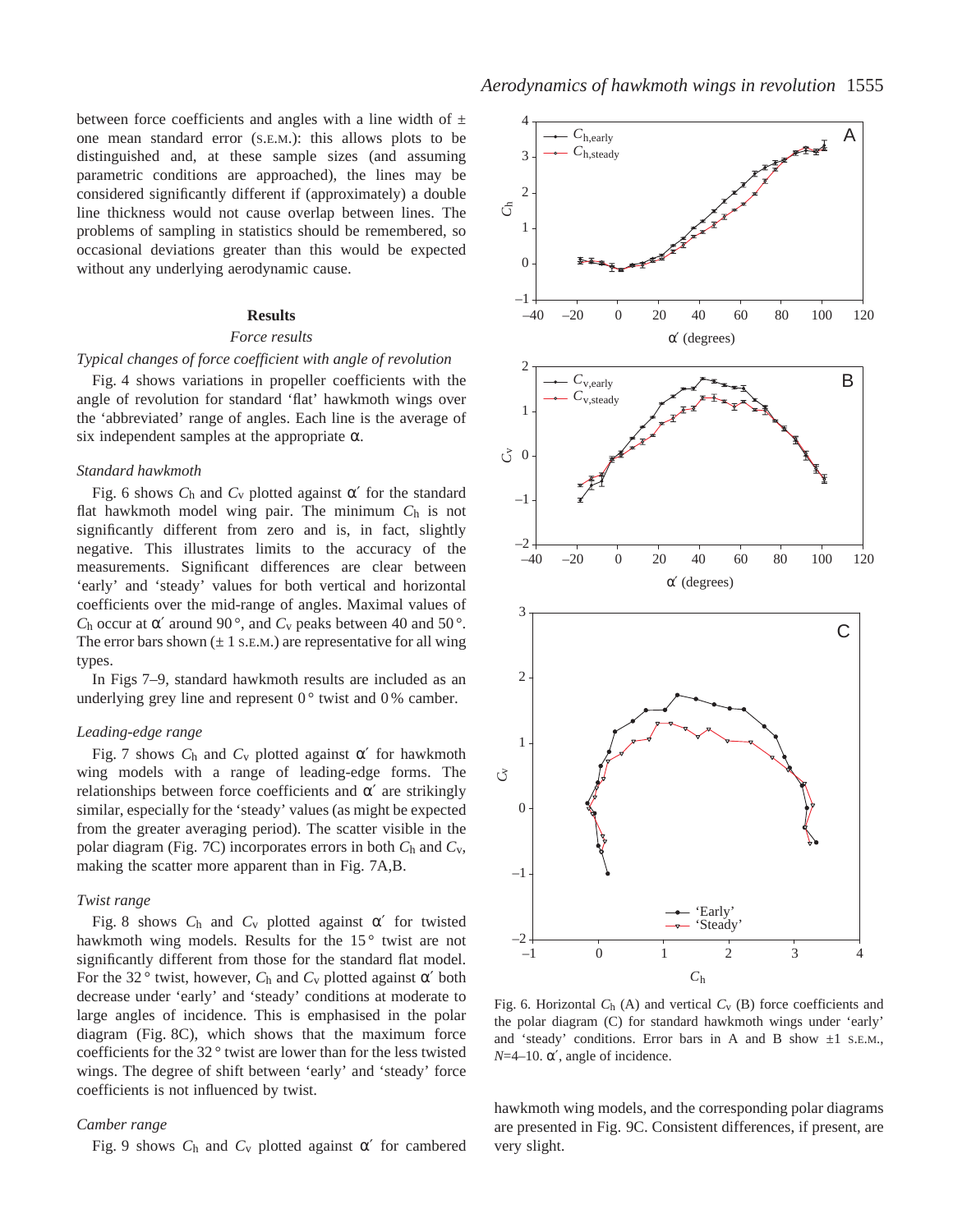

Fig. 7. Horizontal *C*h (A) and vertical *C*v (B) force coefficients and the polar diagram (C) for the 'leading-edge' range under 'early' and 'steady' conditions. Underlying grey lines show 'early' (higher) and 'steady' (lower) values for standard hawkmoth wings and represent 0 $\degree$  twist and 0% camber.  $\alpha'$ , angle of incidence.

Fig. 8. Horizontal *C*h (A) and vertical *C*v (B) force coefficients and the polar diagram (C) for hawkmoth wings with a range of twist under 'early' and 'steady' conditions. Underlying grey lines show 'early' (higher) and 'steady' (lower) values for standard hawkmoth wings.  $\alpha'$ , angle of incidence.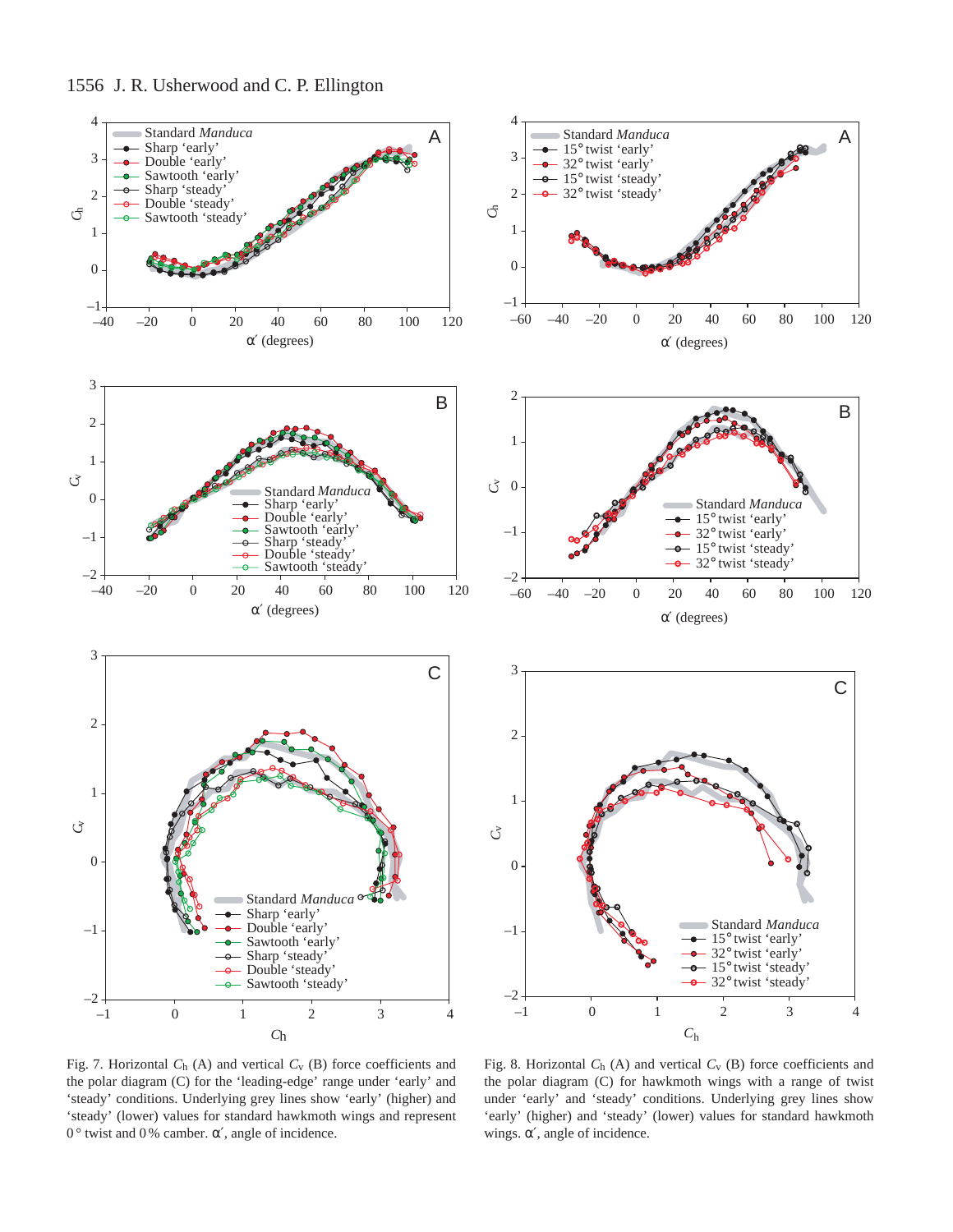

Fig. 9. Horizontal *C*h (A) and vertical *C*v (B) force coefficients and the polar diagram (C) for hawkmoth wings with a range of camber under 'early' and 'steady' conditions. Underlying grey lines show 'early' (higher) and 'steady' (lower) values for standard hawkmoth wings.  $\alpha'$ , angle of incidence.

## *Aerodynamics of hawkmoth wings in revolution* 1557

### *Conversion into profile drag and lift coefficients*

Fig. 10 shows the results of the three methods for estimating *C*D,pro and *C*L derived above, based on the mean values for all wings in the 'leading-edge' range. The 'smallangle' model uses equations 14 and 15; the 'no-swirl' model uses the large-angle equations 18 and 19 and the assumption that the downwash is vertical (equation 20); the 'with-swirl' model uses the large-angle expressions and the assumption that the induced velocity is inclined to the vertical (equation 21).

The 'small-angle' model is inadequate; calculated profile drag and lift coefficients are very close to 'steady' propeller coefficients and do not account for the shift in forces between 'early' and 'steady' conditions. Both models using the large-angle expressions provide reasonable values of  $C_{D, pro}$  and  $C_L$  for  $\alpha'$  up to 50°; agreement with the 'early' propeller coefficient polar is very good. Above 50 $^{\circ}$ , both models, especially the 'no-swirl' model, appear to underestimate *C*L.

#### *Air-flow observations*

Smoke emitted from the leading and trailing edges and from holes drilled in the upper wing surface labels the boundary layer over the wing (Fig. 11). At very low angles of incidence (Fig. 11A), the smoke describes an approximately circular path about the centre of revolution, with no evidence of separation or spanwise flow. Occasionally at small angles of incidence (e.g.  $10^{\circ}$ ), and consistently at all higher angles of incidence, smoke separates from the leading edge and travels rapidly towards the tip ('spanwise' or 'radially'). The wrapping up of this radially flowing smoke into a well-defined spiral 'leadingedge vortex' is visible under steady revolution (Fig. 11B) and starts as soon as the wings start revolving.

Near the wing tip, the smoke labels a large, fairly dispersed tip- and trailing-vortex structure. At extreme angles of incidence (including  $90^{\circ}$ ), flow separates at the trailing edge in a similar manner to separation at the leading edge (the Kutta condition is not maintained): stable leading- and trailing-edge vortices are maintained behind the revolving wing, and both exhibit a strong spanwise flow.

The smoke flow over the 'sawtooth' design gave very similar results.

#### **Discussion**

Three points are immediately apparent from the results presented above. First, both vertical and horizontal force coefficients are remarkably large. Second, even quite radical changes in wing form have relatively slight effects on aerodynamic properties. In the subsequent discussion, 'pooled' values refer to the averaged results from all flat (uncambered, untwisted) wings for the whole 'leading-edge range'. Pooling reduces noise and can be justified because no significant differences in aerodynamic properties were observed over the range. Third, a significant shift in coefficients is visible between 'early' and 'steady' conditions.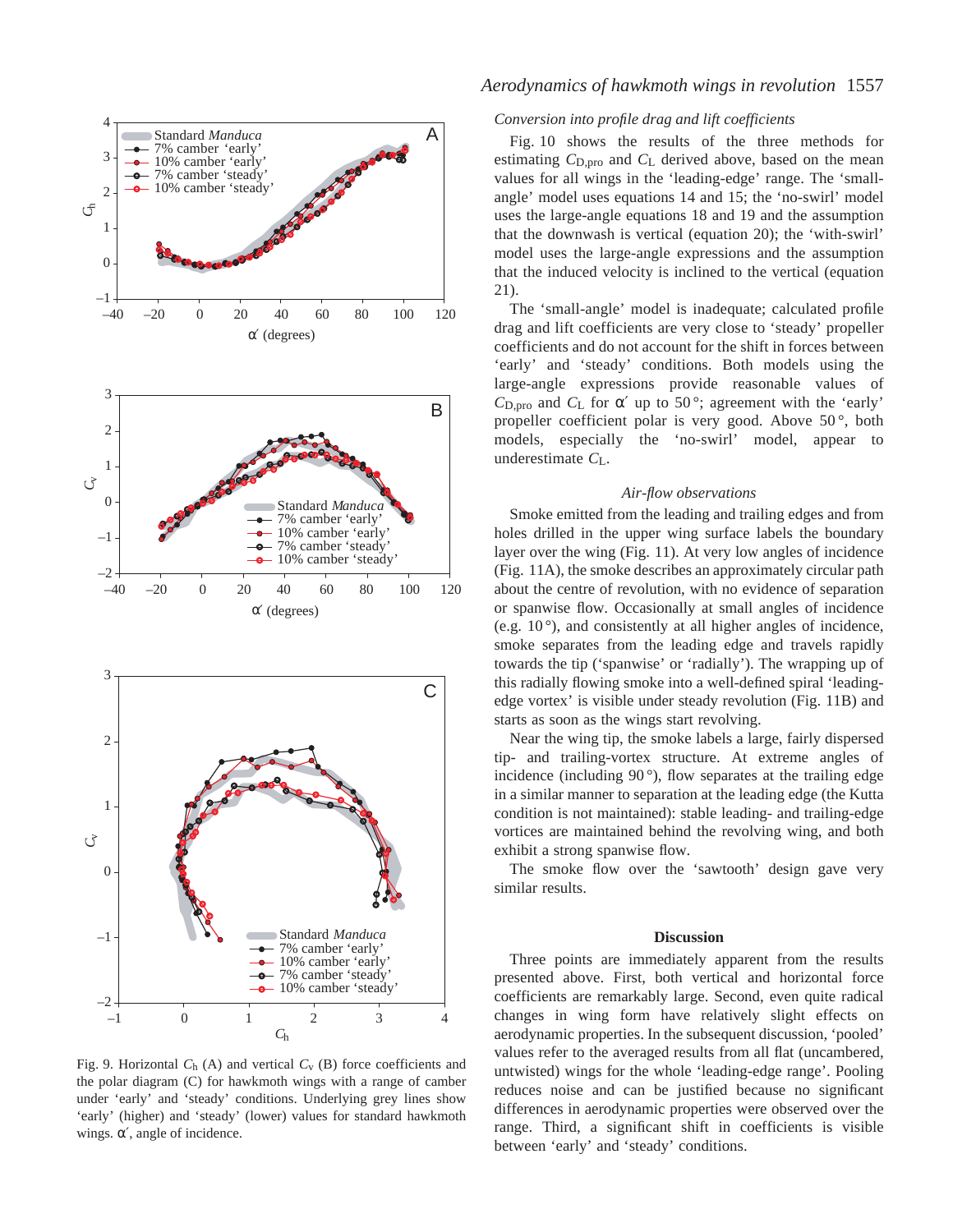### *Vertical force coefficients are large*

If 'early' values for  $C_v$  provide minimum estimates for 'propeller' lift coefficients (since the propeller wake, and thus also the downwash, is not fully developed), then the maximum lift coefficient *C*L,max for the 'pooled' data is 1.75, found at  $\alpha' = 41^{\circ}$ . Willmott and Ellington (1997c) provide steady-state force coefficients for real hawkmoth wings in steady, translational flow over a range of *Re*. Their results for *Re*=5560 are shown with the 'pooled' data for flat wings in Fig. 12. The differences are remarkable: the revolving model wings produce much higher force coefficients. The maximum vertical force coefficient for the real wings in translational flow, 0.71, is considerably less than the 1.5–1.8 required to support the weight during hovering. Willmott and Ellington (1997c) therefore concluded that unsteady aerodynamic mechanisms must operate during hovering and slow flight. The same conclusions have previously been reached for a variety of animals for which the values of  $C<sub>L</sub>$  required for weight support are well above 1.5 and sometimes greater than 2.

The result presented in this study, that high force coefficients can be found in steadily revolving wings, suggests that the importance of unsteady mechanisms, increasingly assumed since Cloupeau et al. (1979) (Ennos, 1989; Dudley and Ellington, 1990b; Dudley, 1991; Dickinson and Götz, 1993; Wells, 1993; Wakeling and Ellington, 1997b; Willmott and Ellington, 1997c), particularly after the work of Ellington (1984a–f), may need some qualification. It should instead be concluded that unsteady *and/or* three-dimensional aerodynamic mechanisms normally absent for wings in steady, translational flow are needed to account for the high lift coefficients in slow flapping flight.

Most wind-tunnel experiments on wings confound the two factors: flow is steady, and the air velocity at the wing base is the same as that at the wing tip. Such experiments have resulted in maximum lift coefficients of around or below 1: dragonflies of a range of species reach 0.93–1.15 (Newman et al., 1977; Okamoto et al., 1996; Wakeling and Ellington, 1997b), the cranefly *Tipula oleracea* achieves 0.86 (Nachtigall, 1977), the fruitfly *Drosophila virilis* 0.87 (Vogel, 1967b) and the bumblebee *Bombus terrestris* 0.69 (Dudley and Ellington, 1990b). Jensen (1956), however, created an appropriate spanwise velocity gradient by placing a smooth, flat plate in the wind tunnel, near the wing base, so that boundary effects resulted in slower flow over the base than the tip. He measured *C*L,max close to 1.3, which is considerably higher than values derived without such a procedure and partly accounts for his conclusion that steady aerodynamic models may be adequate. Nachtigall (1981) used a propeller system to determine the forces on revolving model locust wings, but did not convert the results to appropriate coefficients.

The descent of samaras (such as sycamore keys) provides a case in which a steadily revolving, thin wing operates at high α. Azuma and Yasuda (1989) assume a *C*L,max of up to 1.8 in



Fig. 10. Polar diagram showing results from three models for determining the profile drag coefficient  $C_{D, pro}$  and the lift coefficient  $C_L$  from the 'steady' data represented by the lower yellow line. A good model would result in values close to, or slightly above, those of the 'early' conditions represented by the upper yellow line. Data are 'pooled' values for all wings in the 'leading-edge' series. *C*h, horizontal force coefficient; *C*v, vertical force coefficient; α, geometric angle of attack.

their models, but appear to find this value unremarkable. Norberg (1973) calculates high resultant force coefficients  $[C_{\rm R}=\sqrt{(C_{\rm h}^2+C_{\rm v}^2})=1.7]$ , but does comment that this 'stands out as a bit high'. Crimi (1996) has analysed the falling of 'samarawing decelerators' (devices that control the descent rate of explosives) at much higher Reynolds numbers and found that the samara wings developed a considerably greater 'aerodynamic loading' than was predicted using their aerodynamic coefficients.

#### *'Propeller'* versus *'unsteady' force coefficients*

Although the steady propeller coefficients are of sufficient magnitude to account for the vertical force balance during hovering, this does not negate the possibility that unsteady mechanisms may be involved (Ellington, 1984a). Indeed, it would be surprising if unsteady mechanisms were not operating to some extent for flapping wings with low advance ratios. However, the results presented here suggest that the significance of unsteady mechanisms may be more limited to the control and manoeuvrability of flight (e.g. Ennos, 1989; Dickinson et al., 1999) than recently thought, although unsteady phenomena may have an important bearing on power requirements (Sane and Dickinson, 2001). Steady-state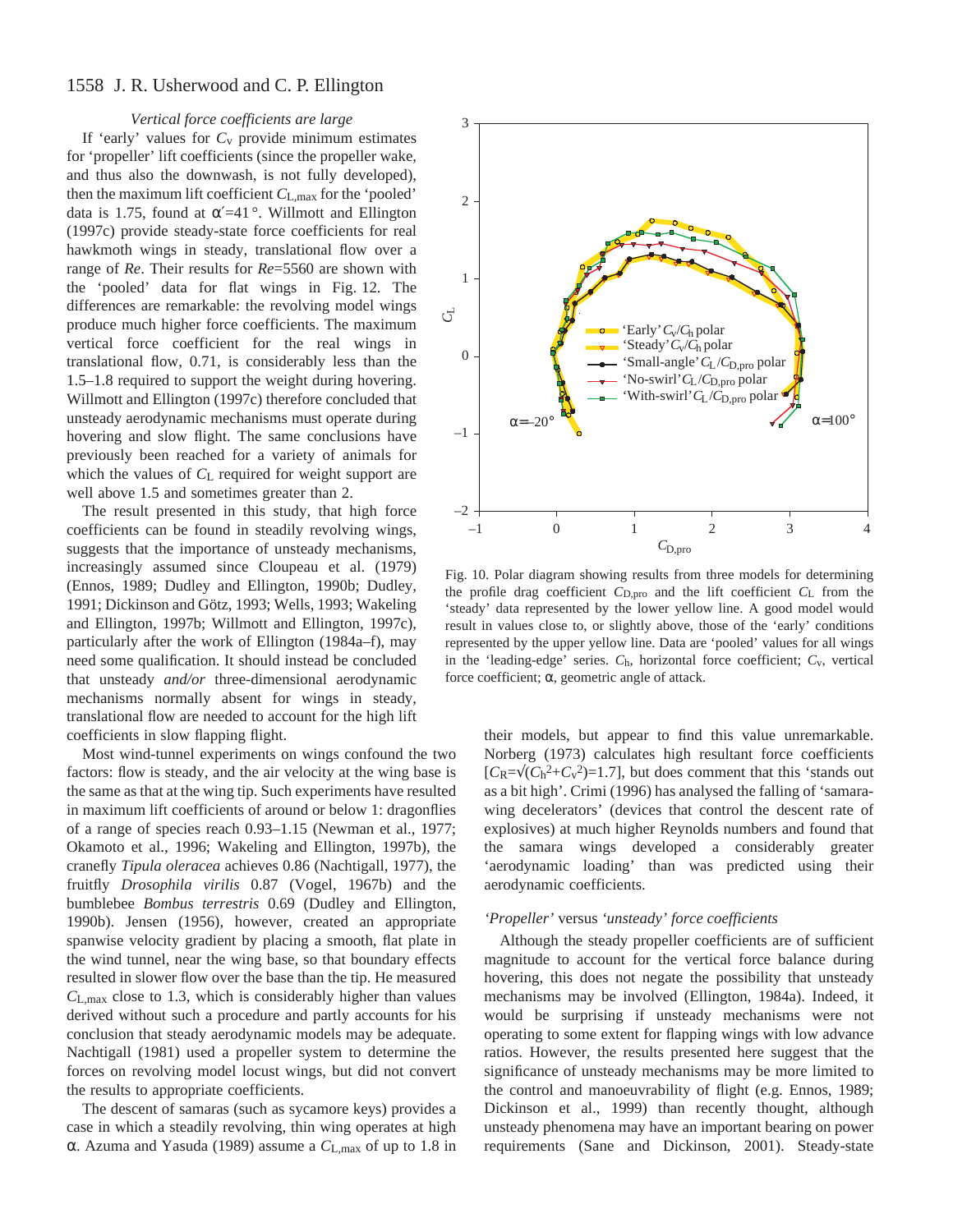



Fig. 11. Smoke flow over hawkmoth wings at  $\alpha=0^{\circ}$  (A) and  $\alpha=35^{\circ}$ (B) revolving steadily at 0.1 Hz. Smoke was released from various positions (marked with white arrows) on the leading edge and upper surface of the wings. At very low angles of attack, the smoke describes an approximately circular path as the wing revolves underneath. At higher angles of attack, a spiral leading-edge vortex and strong spanwise flow are visible.  $\alpha$ , geometric angle of attack.

'propeller' coefficients (derived from revolving wings) may go much of the way towards accounting for the lift and power requirements of hovering and, while missing unsteady aspects, present the best opportunity for analysing power requirements in those insects, and those flight sequences, in which fine kinematic details are unknown.

### *The relationship between* C*v and* C*h for sharp, thin wings*

The polar diagrams displayed in Fig. 12 show that horizontal force coefficients are also considerably higher for revolving wings. The relationship between vertical and horizontal force coefficients is of interest as it gives information on the cost (in terms of power due to aerodynamic drag) associated with a given vertical force (required to oppose weight in the case of



Fig. 12. Polar diagrams for real hawkmoth wings in steady translating flow and 'pooled' model hawkmoth wings in revolution under 'early' (upper grey line) and 'steady' (lower grey line) conditions. Data for hawkmoth in translational flow are taken from Willmott and Ellington (1997c) for a Reynolds number of 5560, and α ranges from  $-50$  to  $70°$  in  $10°$  increments.  $C<sub>h</sub>$ , horizontal force coefficient; *C*v, vertical force coefficient; α, geometric angle of attack.

hovering). Flow separation at the thin leading edge of the wing models described here must produce a quite different net pressure distribution from that found for conventional wings and is likely to be the cause of the  $C_V/C_h$  relationship described here.

Under two-dimensional, inviscid conditions, flow remains attached around the leading edge. This results in 'leading-edge suction': flow around the leading edge is relatively fast and so creates low pressure. The net pressure distribution results in a pure 'lift' force; drag due to the component of pressure forces acting on most of the upper wing surface is exactly counteracted by the leading-edge suction. This is true even for a thin flat-plate aerofoil: as the wing thickness approaches zero, the pressure due to leading-edge suction tends towards –∞, so that the leading-edge suction force remains finite. The pressure forces over the rest of the wing act normal to the wing surface. The horizontal component of the leading-edge suction force cancels the drag component of the pressure force over the rest of the wing. Under realistic, viscid conditions, this state can be achieved only by relatively thick wings with blunt leading edges operating at low angles of incidence.

Viscid flow around relatively thin aerofoils at high angles of incidence separates from the leading edge, and so there is no leading-edge suction. If viscous drag is also relatively small, the pressure forces acting normal to the wing surface dominate,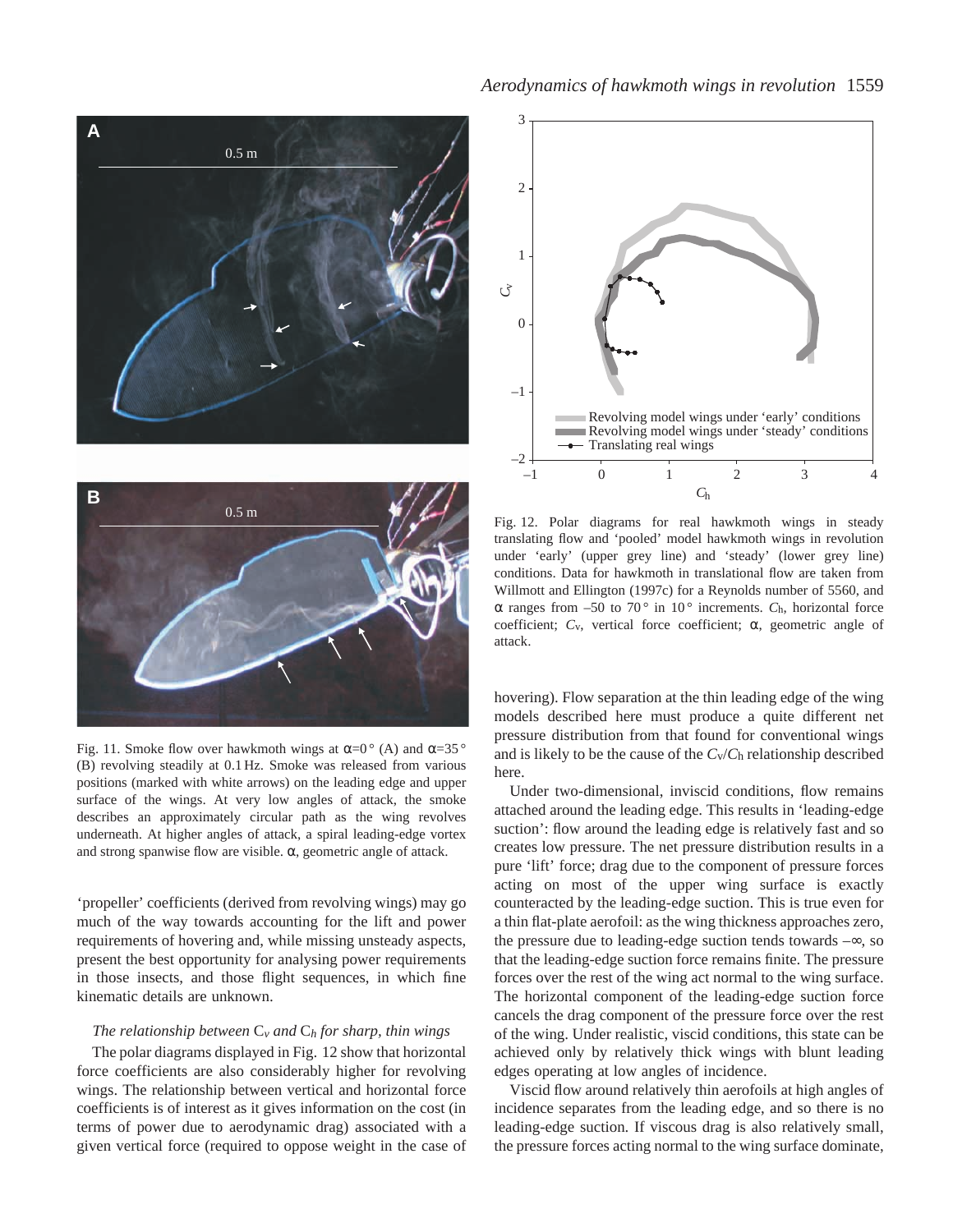so the resultant force is perpendicular to the wing surface and not to the relative velocity. In the case of wings in revolution, the high vertical force coefficients can be attributed to the formation of leading-edge vortices. Leading-edge vortices are a result of leading-edge separation and so are directly associated with a loss of leading-edge suction; high vertical (or lift) forces due to leading-edge vortices must inevitably result in high horizontal (or drag) forces (Polhamus, 1971).

The dominance of the normal pressure force allows a 'normal force relationship' to be developed which relates vertical and horizontal force coefficients to  $C_R$  [= $\sqrt{(C_h^2 + C_v^2)}$ ] and the geometric angle of attack  $\alpha$  (see also Dickinson, 1996; Dickinson et al, 1999). Fig. 5 shows the forces acting on a wing element if the resultant force  $F_{R}$ <sup> $\prime$ </sup> per unit span is dominated by normal pressure forces. This results, in terms of coefficients, in the relationships:

$$
C_{\rm h} = C_{\rm R} \sin \alpha \tag{24}
$$

$$
C_{\rm v} = C_{\rm R} \cos \alpha. \tag{25}
$$

These combine to produce the useful expressions:

$$
\frac{C_{\rm v}}{C_{\rm h}} = \frac{1}{\tan \alpha} \tag{26}
$$

$$
C_{\rm h} = C_{\rm v} \tan \alpha \,, \tag{27}
$$

which have the potential of being used to determine power requirements of hovering and slow flight (Usherwood, 2002).



Fig. 13. Polar diagram comparing measured horizontal (*C*h) and vertical  $(C_v)$  force coefficients with those predicted from the normal force relationship for the standard, flat hawkmoth planform. α ranges from  $-20$  to  $100^\circ$  in 5° increments.  $C_h$ , horizontal force coefficient;  $C_v$ , vertical force coefficient;  $\alpha$ , geometric angle of attack.

Fig. 13 compares the measured vertical and horizontal coefficients with those predicted from the normal force relationship for the standard flat wing data. The success of the model for both 'early' and 'late' conditions suggests that pressure forces normal to the wing surface dominate the vertical and horizontal forces. At very low angles of incidence, it is likely that viscous forces largely comprise the horizontal (equivalent to drag) forces, but this cannot be determined from the data. At higher angles of incidence, however, *C*h is clearly dominated by pressure forces acting perpendicular to the wing surface.

The trigonometry of the forces shown in Fig. 5 is such that the same physical arguments, this time with  $C_R = \sqrt{(C_{D, pro}^2 + C_L^2)}$ , and the effective angle of attack  $\alpha_r$ , result in:

$$
C_{\text{D,pro}} = C_{\text{R}} \sin \alpha_{\text{r}} \tag{28}
$$

and

From this:

$$
C_{\rm L} = C_{\rm R} \cos \alpha_{\rm r} \,. \tag{29}
$$

$$
\frac{C_{\rm L}}{C_{\rm D,pro}} = \frac{1}{\tan \alpha_{\rm r}},
$$
\n(30)

which may be used in power calculations based on the lift/drag frame of reference (Ellington, 1999).

This account of the pressure distribution over thin aerofoils and the normal force relationship should be applicable



Fig. 14. Polar diagram showing the results of dividing the resultant force coefficient into horizontal and vertical coefficients using the 'normal force relationship'. The original data are for real hawkmoth wings in translational flow at a Reynolds number of 5560 (Willmott and Ellington, 1997c).  $\alpha$  ranges from –50 to 70 $\degree$  in 10 $\degree$  increments. *C*h, horizontal force coefficient; *C*v, vertical force coefficient; α, geometric angle of attack.

and

and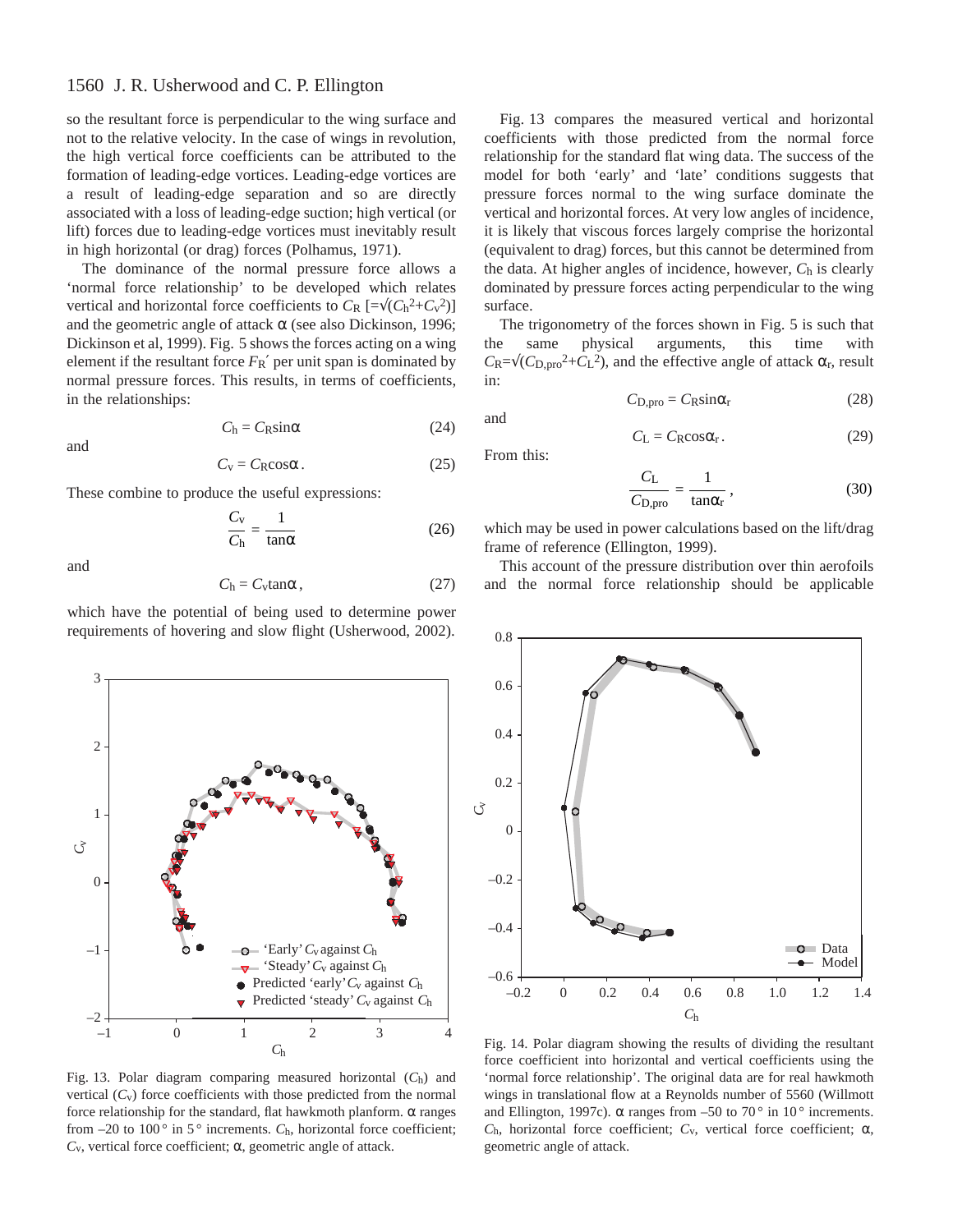whenever the flow separates from a sharp leading edge. Indeed, Fig. 14 shows that the division into vertical and horizontal force components using equations 24 and 25 fits very well for the real hawkmoth wings in translating flow, for which the leading-edge vortex is two-dimensional and unstable (Willmott and Ellington, 1997c). The model underestimates *C*h at small angles of attack, but that is simply because skin friction is neglected. However, hawkmoth wings typically operate at much higher angles, at which the model fits the data very well for both translating and revolving wings.

## *The effects and implications of wing design Leading-edge detail*

The production of higher coefficients than would be expected in translating flow appears remarkably robust and is relatively consistent over quite a dramatic range of leading-edge styles. This may be surprising because the leading-edge characteristics of swept or delta wings are known to have effects on leadingedge vortex properties (Lowson and Riley, 1995) and are even used to delay or control the occurrence of leading-edge vortices at high angles of incidence. Wing features of some animals, such as the projecting bat thumb or the bird alula, may perform some role in leading-edge vortex delay or control analogous to wing fences and vortilons on swept-wing aircraft (see Barnard and Philpott, 1995). Such aircraft wings, and perhaps the analogous vertebrate wings, experience both conventional (attached) and detached (with a leading-edge vortex) flow regimes at different times and positions along the wing. However, the results presented here suggest that it is unlikely that very small-scale detail of leading edges, such as the serrations on the leading edges of dragonfly wings (e.g. Hertel, 1966), would influence the force coefficients for rapidly revolving wings. The peculiar microstructure of dragonfly wings may be more closely associated with their exceptional gliding performance (Wakeling and Ellington, 1997a).

### *Twist*

The 'early' and 'steady' polar diagrams for the hawkmoth wing design with moderate (15<sup>o</sup>) twist are virtually identical to those for the flat wing design (Fig. 8). The only difference is that the zero-lift angle  $\alpha_0$  was approximately  $-10^{\circ}$  for the twisted wing, so angles of incidence  $\alpha'$  ranged from –30 to 90 $\degree$ instead of  $-20$  to  $100^\circ$  as for the flat wings. Thus, the bottom left of the polar diagram was slightly extended and the bottom right shortened. The effect was even more pronounced for the highly twisted (32<sup>o</sup>) wing design. This design also showed a substantial reduction in the magnitude of the force coefficients at high angles of incidence, but this is readily explained: even when the wing base is set to a high angle of incidence, the tip of a highly twisted wing will be at a much lower angle.

Twist is desirable in propeller blades and has been assumed to be desirable for insects by analogy. The downwash angle ε is typically smaller towards the faster-moving tip of a propeller, so a lower angle of incidence  $\alpha'$  is needed to give the same effective angle of incidence  $\alpha_r'$  (= $\alpha'$ –ε). Thus, a twisted blade allows some optimal effective angle of incidence to be maintained at each radial station despite the varying effects of downwash. However, what this optimal effective angle of incidence should be is unclear for insects. These revolving, low-*Re* wings show no features of conventional stall; changes from high *C*v to high *C*h with increasing angle of incidence can be related entirely to the normal pressure force and not to the sudden development of a stalled wake. So it is not, presumably, stall that is being avoided with the twisted wing.

The characteristic normally optimised in propeller design is the 'aerodynamic efficiency' or lift-to-drag ratio. This occurs at  $α<sub>r</sub>'$  well below 10<sup>°</sup> for conventional propellers and at α  $(\approx \alpha_r^{\prime}$  at these small angles) around 10° for the translating hawkmoth wings (Willmott and Ellington, 1997c). The maximum lift-to-drag ratio could not be determined in this study because of noise in the torque transducer at small angles of incidence, but it is reasonable to suppose that the optimal  $\alpha r'$  for aerodynamic efficiency is low, probably below 10 $^{\circ}$ . This is certainly below the angles used by hawkmoths, in which  $\alpha$  ranges from 21 to 74 $\degree$  (Willmott and Ellington, 1997b) or by many hovering insects: Ellington (1984c) gives  $\alpha$ =35° as a typical value. So, twist is not maintaining an  $\alpha$ <sup>'</sup> along the wing that maximises the lift-to-drag ratio. The angles of attack for hovering insects suggest that a compromise between high lift and a reasonably small drag might be more important than maximising the lift-to-drag ratio. They operate near the upper left corner of the polar diagram, and the observed moderate wing twists might sustain the appropriate  $\alpha_r'$  along the wing. However, it must be emphasised that the polar diagrams for the flat and moderately twisted wings were almost identical. The same point on the polar diagram could be attained by either wing design simply by altering the geometric angle of attack, so there are no clear benefits to the twisted wing.

Less direct aerodynamic functions of twist should also be considered. Ennos (1988) shows that camber may be produced through wing twist in many wing designs, so any aerodynamic advantages of camber might drive the evolution of twisted wings. It is also possible that twisting may have no aerodynamic role whatever or may even be aerodynamically disadvantageous. The null hypothesis for this discussion should be that wing twist is just a structural inevitability for ultra-light wings experiencing rapidly changing aerodynamic and inertial forces. Twist may simply occur as a result of rotational inertia during pronation and supination and be maintained because of aerodynamic loading on a slightly flimsy wing. The lack of twist in flapping *Drosophila* wings has been explained by the higher relative torsional stiffness of smaller wings (Ellington, 1984c). If twisting had aerodynamic advantages, the evolution of more flexible materials (which, if anything, should be less costly) might be expected. Of course, these arguments are confounded in many aspects, including *Re*. However, it is difficult for any description of an aerodynamic function of twist to account for the purpose of wings twisted in the opposite sense, where the base operates at lower  $\alpha$  than the tip. This appears to be the case for *Phormia regina* (Nachtigall, 1979).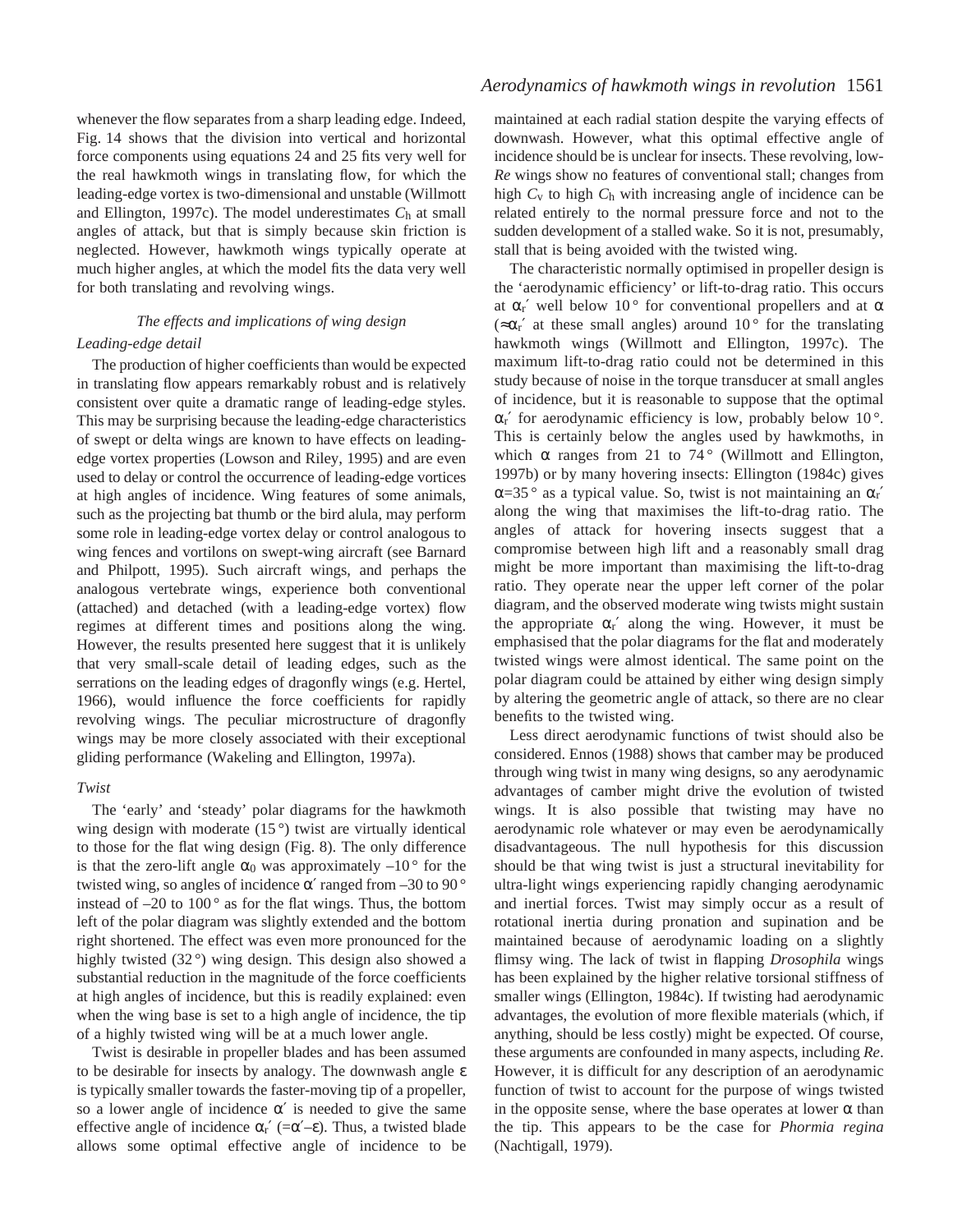### *Camber*

Fig. 9 agrees with results on the performance of twodimensional model *Drosophila* wings in unsteady flow (Dickinson and Götz, 1993); any changes in the aerodynamic properties of model hawkmoth wings due to camber are slight. Shifts in maximum *C*h or *C*v appear to be within the experimental error, so these trends should not be put down to aerodynamic effects. The similarities of the polar diagrams show that camber provides little improvement in lift-to-drag ratios at relevant angles of incidence.

Camber is beneficial in conventional wings because it increases the angle of incidence gradually across the chord. This shape deflects air downwards gradually, and the abrupt and undesirable breaking away of flow from the upper surface is avoided. So, the conventional reasoning behind the benefits of cambered wings to insects appears flawed: flapping insect wings use flow separation at the leading edge as a fundamental part of lift generation. A reasonable analogy exists with aeroplane wings. The thin wings of a landing Tornado jet use leading- and trailing-edge flaps to increase wing camber, maintaining attached flow and allowing higher lift coefficients than would otherwise be possible. Concorde, however, uses the high force coefficients associated with leading-edge vortices created by flow separation from the sharp, swept leading edges: no conventional leading-edge flaps are used because flow separation from the leading edge is intentional.

Camber still has a role in improving the aerodynamic performance of gliding wings, but any beneficial aerodynamic effects for flapping insect wings will require experimental evidence and not analogy with conventional wings designed (or adapted) for attached flow.

## *Accounting for differences between 'early' and 'steady' propeller coefficients*

Fig. 4 and Figs 6–9 show that there is a considerable change in force production between 'early' and 'steady' conditions. There are two possible reasons for this change. First, the wings cause an induced flow in steady revolution that is absent at the start, and this decreases the effective angle of incidence. Second, there may be a fundamental change in aerodynamics due, for instance, to the shedding of the leading-edge vortex (and a resulting stall), as is seen for translating wings (Dickinson and Götz, 1993). Simple accounts are taken of the induced downwash in the calculation of *C*D,pro and *C*L from steady coefficients (Fig. 10). Below  $\alpha' = 50^{\circ}$ , the downwash alone appears to account for the shift between 'early' and 'steady' propeller coefficients; the calculated values of *C*D,pro and *C*L fit the observed values of *C*h,early and *C*v,early well. Also, the observation (Fig. 11) that leading-edge vortices can be maintained during steady revolution supports the view that the shift in propeller coefficients can be accounted for by the effects of downwash alone, without a fundamental change in aerodynamics.

At very high  $\alpha'$ , the downwash models for determining *C*D,pro and *C*L provide poorer results. A change in the value of  $\frac{dE}{dVQ}$  at high  $\alpha'$  can improve the fit of *C*<sub>D,pro</sub> and *C*<sub>L</sub> to *C*<sub>h,early</sub>

and  $C_{v, \text{early}}$ : both  $k_{\text{ind}}$  and  $R$  (separation at the wing tip may reduce the effective wing length) in equation 11 may be altered. However, varying correction factors in the high  $\alpha'$ range without *a priori* justification (such as more accurate flow visualisation) limits the possibility of aerodynamic inferences. Both fundamental changes in aerodynamics and failure of the Rankine–Froude actuator disc model for calculating induced downwash are also reasonable explanations for part of the shift in propeller coefficients between 'early' and 'steady' conditions at very high  $\alpha'$ . The appearance of trailing-edge vortices at high angles of incidence may be a relevant aerodynamic shift and may also account for the relatively high force values for  $45^{\circ} < \alpha < 75^{\circ}$ . An aerodynamic change due to a shift in the position of the vortex core breakdown is particularly worthy of consideration. Ellington et al. (1996) and Van den Berg and Ellington (1997b) noted that the core of the spiral leading-edge vortex broke down at approximately twothirds of the wing length, resulting in a loss of lift in outer wing regions. Liu et al. (1998) postulated that this breakdown is due to the adverse pressure gradient over the upper wing surface caused by the tip vortex. The development of the full vortex wake with its associated radial inflow over the wings might well shift the position of vortex breakdown inwards under 'steady' conditions at higher  $\alpha'$ , producing a quantitative reduction in the lift coefficient compared with the 'early' state.

#### **List of symbols**

|                    | тизг от зушрота                            |
|--------------------|--------------------------------------------|
| $\mathcal{A}$ R    | aspect ratio                               |
| $\overline{c}$     | wing chord                                 |
| $C_{\text{D,pro}}$ | profile drag coefficient                   |
| C <sub>h</sub>     | horizontal force coefficient               |
| $C_{\rm L}$        | lift coefficient                           |
| $C_{R}$            | resultant force coefficient                |
| $C_{V}$            | vertical force coefficient                 |
| $D_{\rm pro}$      | profile drag                               |
| $D_{\text{pro}}'$  | Profile drag on wing element               |
| F <sub>h</sub>     | horizontal force                           |
| $F_h'$             | Horizontal force on wing element           |
| $F_{\rm v}$        | vertical force                             |
| $F_v'$             | Vertical force on wing element             |
| $F_{R}$ '          | single resultant force                     |
| $k_{\text{ind}}$   | correction factor for induced power        |
| L                  | lift                                       |
| L'                 | Lift on wing element                       |
| $\mathcal{Q}^-$    | torque                                     |
| $\mathfrak{r}$     | radial position along the wing             |
| $\hat{r}_2(S)$     | non-dimensional second moment of area      |
| $\hat{r}_3(S)$     | non-dimensional third moment of area       |
| $R_{\rm}$          | wing length                                |
| Re                 | Reynolds number                            |
| S                  | total wing area (for two wings)            |
| $S_2$              | second moment of area for both wings       |
| $S_3$              | third moment of area for both wings        |
| U                  | velocity of a wing element                 |
| $U_{\rm r}$        | relative velocity of air at a wing element |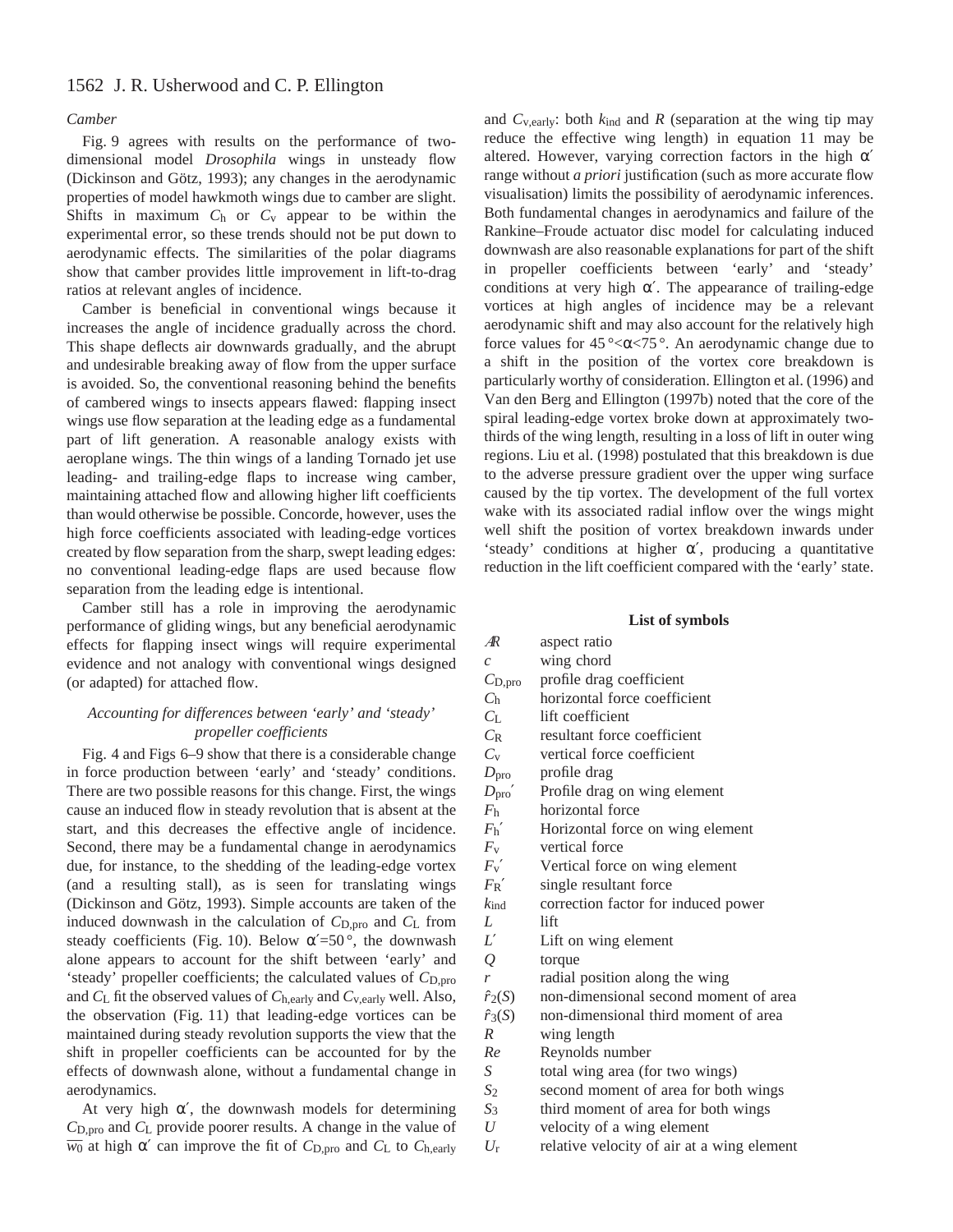- *V* velocity
- *w*0 vertical component of induced downwash velocity
- $\alpha$  geometric angle of attack
- $\alpha_r$  effective angle of attack
- $\alpha_0$  zero-lift angle of attack
- $\alpha'$  angle of incidence
- $\alpha_{r}'$  effective angle of incidence
- ε downwash angle
- ρ density of air
- Ω angular velocity of the propeller

#### *Subscripts*

| early  | before propeller wake has developed (e.g. $C_{v, \text{early}}$ ) |
|--------|-------------------------------------------------------------------|
| max    | maximum value (e.g. $C_{L, max}$ )                                |
|        | relating to a wing element (e.g. $c_{\rm r}$ )                    |
| steady | after propeller wake has developed (e.g. $C_{v,\text{steady}}$ )  |

The technical abilities of Steve Ellis and the support of members of the Flight Group, both past and present, are gratefully acknowledged.

#### **References**

- Ashill, P. R., Riddle, G. L. and Stanley, M. J. (1995). Separation control on highly-swept wings with fixed or variable camber. *Aeronaut. J.* **October**, 317–327.
- **Azuma, A. and Yasuda, K.** (1989). Flight performance of rotary seeds. *J. Theor. Biol.* **138**, 23–53.
- **Barnard, R. H. and Philpott, D. R.** (1995). *Aircraft Flight*. Harlow: Longman.
- **Brackenbury, J. H.** (1995). *Insects in Flight*. London: Cassel.
- **Cloupeau, M., Devillers, J. F. and Devezeaux, D.** (1979). Direct measurements of instantaneous lift in desert locust: comparison with Jensen's experiments on detached wings. *J. Exp. Biol.* **80**, 1–15.
- **Crimi, P.** (1996). Finite element analysis of a samara-wing decelerator. *J. Aircraft* **33**, 793–802.
- **Dalton, S.** (1977). *The Miracle of Flight.* London: Sampson Low.
- **Dickinson, M. H.** (1996). Unsteady mechanisms of force generation in aquatic and aerial locomotion. *Am. Zool.* **36**, 536–554.
- **Dickinson, M. H. and Götz, K. G.** (1993). Unsteady aerodynamic performance of model wings at low Reynolds numbers. *J. Exp. Biol.* **174**, 45–64.
- **Dickinson, M. H., Lehmann, F.-O. and Sane, S. P.** (1999). Wing rotation and the aerodynamic basis of insect flight. *Science* **284**, 1954–1960.
- **Dudley, R.** (1991). Biomechanics of flight in neotropical butterflies: aerodynamics and mechanical power requirements. *J. Exp. Biol.* **159**, 335–357.
- **Dudley, R. and Ellington, C. P.** (1990). Mechanics of forward flight in bumblebees. II. Quasi-steady lift and power requirements. *J. Exp. Biol.* **148**, 53–88.
- **Ellington, C. P.** (1984a). The aerodynamics of hovering insect flight. I. The quasi-steady analysis. *Phil. Trans. R. Soc. Lond. B* **305**, 1–15.
- **Ellington, C. P.** (1984b). The aerodynamics of hovering insect flight. II. Morphological parameters. *Phil. Trans. R. Soc. Lond. B* **305**, 17–40.
- **Ellington, C. P.** (1984c). The aerodynamics of hovering insect flight. III. Kinematics. *Phil. Trans. R. Soc. Lond. B* **305**, 41–78.
- **Ellington, C. P.** (1984d). The aerodynamics of hovering insect flight. IV. Aerodynamic mechanisms. *Phil. Trans. R. Soc. Lond. B* **305**, 79–113.
- **Ellington, C. P.** (1984e). The aerodynamics of hovering insect flight. V. A vortex theory. *Phil. Trans. R. Soc. Lond. B* **305**, 115–144.
- **Ellington, C. P.** (1984f). The aerodynamics of hovering insect flight. VI. Lift and power requirements. *Phil. Trans. R. Soc. Lond. B* **305**, 145–181.
- **Ellington, C. P.** (1999). The novel aerodynamics of insect flight: applications to micro-air vehicles. *J. Exp. Biol.* **202**, 3439–3448.
- **Ellington, C. P., Van den Berg, C., Willmott, A. P. and Thomas, A. L. R.** (1996). Leading-edge vortices in insect flight. *Nature* **384**, 626–630.
- **Ennos, A. R.** (1988). The importance of torsion in the design of insect wings. *J. Exp. Biol.* **140**, 137–160.
- **Ennos, A. R.** (1989). The kinematics and aerodynamics of the free flight of some Diptera. *J. Exp. Biol.* **142**, 49–85.
- **Hertel, H.** (1966). *Structure, Form, Movement.* New York: Reinhold.
- **Jensen, M.** (1956). Biology and physics of locust flight. III. The aerodynamics of locust flight. *Phil. Trans. R. Soc. Lond. B* **239**, 511–552.
- **Liu, H., Ellington, C. P., Kawachi, K., Van den Berg, C. and Willmott, A. P.** (1998). A computational fluid dynamic study of hawkmoth hovering. *J. Exp. Biol.* **201**, 461–477.
- **Lowson, M. V. and Riley, A. J.** (1995). Vortex breakdown control by delta wing geometry. *J. Aircraft* **32**, 832–838.
- **Maxworthy, T.** (1979). Experiments on the Weis-Fogh mechanism of lift generation by insects in hovering flight. Part 1. Dynamics of the 'fling'. *J. Fluid Mech.* **93**, 47–63.
- **Nachtigall, W.** (1977). Die aerodynamische Polare des Tipula-Flügels und eine Einrichtung zur halbautomatischen Polarenaufnahme. In *The Physiology of Movement; Biomechanics* (ed. W. Nachtigall), pp. 347–352. Stuttgart: Fischer.
- **Nachtigall, W.** (1979). Rasche Richtungsänderungen und Torsionen schwingender Fliegenflügel und Hypothesen über zugeordnete instationäre Strömungseffekte. *J. Comp. Physiol*. **133**, 351–355.
- **Nachtigall, W.** (1981). Der Vorderflügel grosser Heuschrecken als Luftkrafterzeuger. I. Modellmessungen zur aerodynamischen Wirkung unter schiedlicher Flügel profile. *J. Comp. Physiol.* **142**, 127–134. [Locust wing models in parallel and rotating flow].
- **Newman, B. G., Savage, S. B. and Schouella, D.** (1977). Model tests on a wing section of an *Aeschna* dragonfly. In *Scale Effects in Animal Locomotion* (ed. T. J. Pedley), pp. 445–477. London: Academic Press.
- **Norberg, R. Å.** (1972). Flight characteristics of two plume moths, *Alucita pentadactyla* L. and *Orneodes hexadactyla* L. (Microlepidoptera). *Zool. Scripta* **1**, 241–246.
- **Norberg, R. Å.** (1973). Autorotation, self-stability and structure of singlewinged fruits and seeds (samaras) with comparative remarks on animal flight. *Biol. Rev.* **48**, 561–596.
- **Okamoto, M., Yasuda, K. and Azuma, A.** (1996). Aerodynamic characteristics of dragonfly wings and body. *J. Exp. Biol.* **199**, 281–294.
- **Osborne, M. F. M.** (1951). Aerodynamics of flapping flight with application to insects. *J. Exp. Biol.* **28**, 221–245.
- **Polhamus, E. C.** (1971). Predictions of vortex lift characteristics by a leadingedge suction analogy. *J. Aircraft* **8**, 193–198.
- Sane, S. P. and Dickinson, M. H. (2001). The control of flight force by a flapping wing: lift and drag production. *J. Exp. Biol.* **204**, 2607–2626.
- **Stepniewski, W. Z. and Keys, C. N.** (1984). *Rotary-Wing Aerodynamics*. New York: Dover.
- Usherwood, J. R. (2002). Aerodynamics and energetics of animal flight based on propeller models. PhD thesis, Cambridge University.
- **Van den Berg, C. and Ellington, C. P.** (1997a). The vortex wake of a 'hovering' model hawkmoth. *Phil. Trans. R. Soc. Lond. B* **352**, 317–328.
- **Van den Berg, C. and Ellington, C. P.** (1997b). The three-dimensional leading-edge vortex of a 'hovering' model hawkmoth. *Phil. Trans. R. Soc. Lond. B* **352**, 329–340.
- **Vogel, S.** (1967a). Flight in *Drosophila.* II. Variations in stroke parameters and wing contour. *J. Exp. Biol.* **46**, 383–392.
- **Vogel, S.** (1967b). Flight in *Drosophila.* III. Aerodynamic characteristics of fly wings and wing models. *J. Exp. Biol.* **46**, 431–443.
- **Wakeling, J. M. and Ellington, C. P.** (1997a). Dragonfly flight. I. Gliding flight and steady-state aerodynamic forces. *J. Exp. Biol.* **200**, 543–556.
- **Wakeling, J. M. and Ellington, C. P.** (1997b). Dragonfly flight. III. Lift and power requirements. *J. Exp. Biol.* **200**, 583–600.
- **Weis-Fogh, T.** (1973). Quick estimates of flight fitness in hovering animals, including novel mechanisms for lift production. *J. Exp. Biol.* **59**, 169–230.
- **Wells, D. J.** (1993). Muscle performance in hovering hummingbirds. *J. Exp. Biol.* **178**, 39–57.
- **Willmott, A. P. and Ellington, C. P.** (1997a). Measuring the angle of attack of beating insect wings: robust three-dimensional reconstruction from twodimensional images. *J. Exp. Biol.* **200**, 2693–2704.
- **Willmott, A. P. and Ellington, C. P.** (1997b). The mechanics of flight in the hawkmoth *Manduca sexta*. I. Kinematics of hovering and forward flight. *J. Exp. Biol.* **200**, 2705–2722.
- **Willmott, A. P. and Ellington, C. P.** (1997c). The mechanics of flight in the hawkmoth *Manduca sexta*. II. Aerodynamic consequences of kinematic and morphological variation. *J. Exp. Biol.* **200**, 2723–2745.